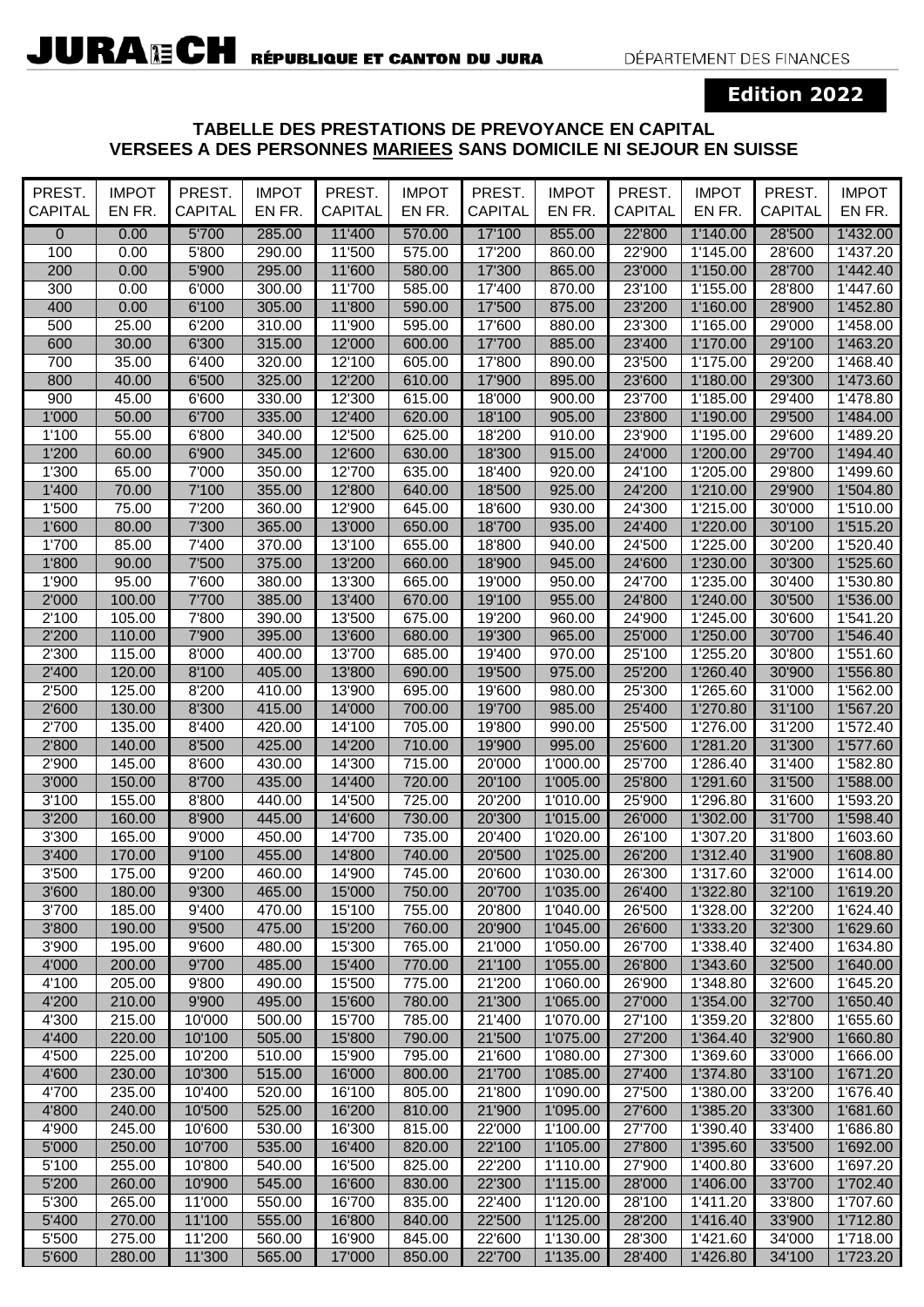| PREST.<br><b>CAPITAL</b> | <b>IMPOT</b><br>EN FR. | PREST.<br><b>CAPITAL</b> | <b>IMPOT</b><br>EN FR. | PREST.<br><b>CAPITAL</b> | <b>IMPOT</b><br>EN FR. | PREST.<br><b>CAPITAL</b> | <b>IMPOT</b><br>EN FR. | PREST.<br>CAPITAL | <b>IMPOT</b><br>EN FR. | PREST.<br><b>CAPITAL</b> | <b>IMPOT</b><br>EN FR. |
|--------------------------|------------------------|--------------------------|------------------------|--------------------------|------------------------|--------------------------|------------------------|-------------------|------------------------|--------------------------|------------------------|
| 34'200                   |                        |                          |                        |                          | 2'414.80               |                          | 2'773.95               |                   |                        |                          |                        |
| 34'300                   | 1'728.40<br>1'733.60   | 40'800<br>40'900         | 2'071.60<br>2'076.80   | 47'400<br>47'500         | 2'420.00               | 54'000<br>54'100         | 2'780.45               | 60'600<br>60'700  | 3'202.95<br>3'209.45   | 67'200<br>67'300         | 3'631.95<br>3'638.45   |
| 34'400                   | 1'738.80               | 41'000                   | 2'082.00               | 47'600                   | 2'425.20               | 54'200                   | 2'786.95               | 60'800            | 3'215.95               | 67'400                   | 3'644.95               |
| 34'500                   | 1'744.00               | 41'100                   | 2'087.20               | 47'700                   | 2'430.40               | 54'300                   | 2'793.45               | 60'900            | 3'222.45               | 67'500                   | 3'651.45               |
| 34'600                   | 1'749.20               | 41'200                   | 2'092.40               | 47'800                   | 2'435.60               | 54'400                   | 2'799.95               | 61'000            | 3'228.95               | 67'600                   | 3'657.95               |
| 34'700                   | 1'754.40               | 41'300                   | 2'097.60               | 47'900                   | 2'440.80               | 54'500                   | 2'806.45               | 61'100            | 3'235.45               | 67'700                   | 3'664.45               |
| 34'800                   | 1'759.60               | 41'400                   | 2'102.80               | 48'000                   | 2'446.00               | 54'600                   | 2'812.95               | 61'200            | 3'241.95               | 67'800                   | 3'670.95               |
| 34'900                   | 1'764.80               | 41'500                   | 2'108.00               | 48'100                   | 2'451.20               | 54'700                   | 2'819.45               | 61'300            | 3'248.45               | 67'900                   | 3'677.45               |
| 35'000<br>35'100         | 1'770.00<br>1'775.20   | 41'600<br>41'700         | 2'113.20<br>2'118.40   | 48'200<br>48'300         | 2'456.40<br>2'461.60   | 54'800<br>54'900         | 2'825.95<br>2'832.45   | 61'400<br>61'500  | 3'254.95<br>3'261.45   | 68'000<br>68'100         | 3'683.95<br>3'690.45   |
| 35'200                   | 1'780.40               | 41'800                   | 2'123.60               | 48'400                   | 2'466.80               | 55'000                   | 2'838.95               | 61'600            | 3'267.95               | 68'200                   | 3'696.95               |
| 35'300                   | 1'785.60               | 41'900                   | 2'128.80               | 48'500                   | 2'472.00               | 55'100                   | 2'845.45               | 61'700            | 3'274.45               | 68'300                   | 3'703.45               |
| 35'400                   | 1'790.80               | 42'000                   | 2'134.00               | 48'600                   | 2'477.20               | 55'200                   | 2'851.95               | 61'800            | 3'280.95               | 68'400                   | 3'709.95               |
| 35'500                   | 1'796.00               | 42'100                   | 2'139.20               | 48'700                   | 2'482.40               | 55'300                   | 2'858.45               | 61'900            | 3'287.45               | 68'500                   | 3'716.45               |
| 35'600                   | 1'801.20               | 42'200                   | 2'144.40               | 48'800                   | 2'487.60               | 55'400                   | 2'864.95               | 62'000            | 3'293.95               | 68'600                   | 3'722.95               |
| 35'700                   | 1'806.40               | 42'300                   | 2'149.60               | 48'900                   | 2'492.80               | 55'500                   | 2'871.45               | 62'100            | 3'300.45               | 68'700                   | 3'729.45               |
| 35'800                   | 1'811.60               | 42'400                   | 2'154.80               | 49'000                   | 2'498.00               | 55'600                   | 2'877.95               | 62'200            | 3'306.95               | 68'800                   | 3'735.95               |
| 35'900                   | 1'816.80<br>1'822.00   | 42'500                   | 2'160.00               | 49'100                   | 2'503.20<br>2'508.40   | 55'700                   | 2'884.45               | 62'300            | 3'313.45               | 68'900                   | 3'742.45               |
| 36'000<br>36'100         | 1'827.20               | 42'600<br>42'700         | 2'165.20<br>2'170.40   | 49'200<br>49'300         | 2'513.60               | 55'800<br>55'900         | 2'890.95<br>2'897.45   | 62'400<br>62'500  | 3'319.95<br>3'326.45   | 69'000<br>69'100         | 3'748.95<br>3'755.45   |
| 36'200                   | 1'832.40               | 42'800                   | 2'175.60               | 49'400                   | 2'518.80               | 56'000                   | 2'903.95               | 62'600            | 3'332.95               | 69'200                   | 3'761.95               |
| 36'300                   | 1'837.60               | 42'900                   | 2'180.80               | 49'500                   | 2'524.00               | 56'100                   | 2'910.45               | 62'700            | 3'339.45               | 69'300                   | 3'768.45               |
| 36'400                   | 1'842.80               | 43'000                   | 2'186.00               | 49'600                   | 2'529.20               | 56'200                   | 2'916.95               | 62'800            | 3'345.95               | 69'400                   | 3'774.95               |
| 36'500                   | 1'848.00               | 43'100                   | 2'191.20               | 49'700                   | 2'534.40               | 56'300                   | 2'923.45               | 62'900            | 3'352.45               | 69'500                   | 3'781.45               |
| 36'600                   | 1'853.20               | 43'200                   | 2'196.40               | 49'800                   | 2'539.60               | 56'400                   | 2'929.95               | 63'000            | 3'358.95               | 69'600                   | 3'787.95               |
| 36'700                   | 1'858.40               | 43'300                   | 2'201.60               | 49'900                   | 2'544.80               | 56'500                   | 2'936.45               | 63'100            | 3'365.45               | 69'700                   | 3'794.45               |
| 36'800                   | 1'863.60               | 43'400                   | 2'206.80               | 50'000                   | 2'550.00               | 56'600                   | 2'942.95               | 63'200            | 3'371.95               | 69'800                   | 3'800.95               |
| 36'900<br>37'000         | 1'868.80<br>1'874.00   | 43'500<br>43'600         | 2'212.00<br>2'217.20   | 50'100<br>50'200         | 2'555.50<br>2'561.00   | 56'700<br>56'800         | 2'949.45<br>2'955.95   | 63'300<br>63'400  | 3'378.45<br>3'384.95   | 69'900<br>70'000         | 3'807.45<br>3'813.95   |
| 37'100                   | 1'879.20               | 43'700                   | 2'222.40               | 50'300                   | 2'566.50               | 56'900                   | 2'962.45               | 63'500            | 3'391.45               | 70'100                   | 3'820.45               |
| 37'200                   | 1'884.40               | 43'800                   | 2'227.60               | 50'400                   | 2'572.00               | 57'000                   | 2'968.95               | 63'600            | 3'397.95               | 70'200                   | 3'826.95               |
| 37'300                   | 1'889.60               | 43'900                   | 2'232.80               | 50'500                   | 2'577.50               | 57'100                   | 2'975.45               | 63'700            | 3'404.45               | 70'300                   | 3'833.45               |
| 37'400                   | 1'894.80               | 44'000                   | 2'238.00               | 50'600                   | 2'583.00               | 57'200                   | 2'981.95               | 63'800            | 3'410.95               | 70'400                   | 3'839.95               |
| 37'500                   | 1'900.00               | 44'100                   | 2'243.20               | 50'700                   | 2'588.50               | 57'300                   | 2'988.45               | 63'900            | 3'417.45               | 70'500                   | 3'846.45               |
| 37'600                   | 1'905.20               | 44'200                   | 2'248.40               | 50'800                   | 2'594.00               | 57'400                   | 2'994.95               | 64'000            | 3'423.95               | 70'600                   | 3'852.95               |
| 37'700                   | 1'910.40               | 44'300                   | 2'253.60               | 50'900                   | 2'599.50               | 57'500                   | 3'001.45               | 64'100            | 3'430.45               | 70'700                   | 3'859.45               |
| 37'800<br>37'900         | 1'915.60<br>1'920.80   | 44'400<br>44'500         | 2'258.80<br>2'264.00   | 51'000<br>51'100         | 2'605.00<br>2'610.50   | 57'600<br>57'700         | 3'007.95<br>3'014.45   | 64'200<br>64'300  | 3'436.95<br>3'443.45   | 70'800<br>70'900         | 3'865.95<br>3'872.45   |
| 38'000                   | 1'926.00               | 44'600                   | 2'269.20               | 51'200                   | 2'616.00               | 57'800                   | 3'020.95               | 64'400            | 3'449.95               | 71'000                   | 3'878.95               |
| 38'100                   | 1'931.20               | 44'700                   | 2'274.40               | 51'300                   | 2'621.50               | 57'900                   | 3'027.45               | 64'500            | 3'456.45               | 71'100                   | 3'885.45               |
| 38'200                   | 1'936.40               | 44'800                   | 2'279.60               | 51'400                   | 2'627.00               | 58'000                   | 3'033.95               | 64'600            | 3'462.95               | 71'200                   | 3'891.95               |
| 38'300                   | 1'941.60               | 44'900                   | 2'284.80               | 51'500                   | 2'632.50               | 58'100                   | 3'040.45               | 64'700            | 3'469.45               | 71'300                   | 3'898.45               |
| 38'400                   | 1'946.80               | 45'000                   | 2'290.00               | 51'600                   | 2'638.00               | 58'200                   | 3'046.95               | 64'800            | 3'475.95               | 71'400                   | 3'904.95               |
| 38'500                   | 1'952.00               | 45'100                   | 2'295.20               | 51'700                   | 2'643.50               | 58'300                   | 3'053.45               | 64'900            | 3'482.45               | 71'500                   | 3'911.45               |
| 38'600                   | 1'957.20               | 45'200                   | 2'300.40               | 51'800                   | 2'649.00               | 58'400                   | 3'059.95               | 65'000<br>65'100  | 3'488.95               | 71'600                   | 3'917.95               |
| 38'700<br>38'800         | 1'962.40<br>1'967.60   | 45'300<br>45'400         | 2'305.60<br>2'310.80   | 51'900<br>52'000         | 2'654.50<br>2'660.00   | 58'500<br>58'600         | 3'066.45<br>3'072.95   | 65'200            | 3'495.45<br>3'501.95   | 71'700<br>71'800         | 3'924.45<br>3'930.95   |
| 38'900                   | 1'972.80               | 45'500                   | 2'316.00               | 52'100                   | 2'665.50               | 58'700                   | 3'079.45               | 65'300            | 3'508.45               | 71'900                   | 3'937.45               |
| 39'000                   | 1'978.00               | 45'600                   | 2'321.20               | 52'200                   | 2'671.00               | 58'800                   | 3'085.95               | 65'400            | 3'514.95               | 72'000                   | 3'943.95               |
| 39'100                   | 1'983.20               | 45'700                   | 2'326.40               | 52'300                   | 2'676.50               | 58'900                   | 3'092.45               | 65'500            | 3'521.45               | 72'100                   | 3'950.45               |
| 39'200                   | 1'988.40               | 45'800                   | 2'331.60               | 52'400                   | 2'682.00               | 59'000                   | 3'098.95               | 65'600            | 3'527.95               | 72'200                   | 3'956.95               |
| 39'300                   | 1'993.60               | 45'900                   | 2'336.80               | 52'500                   | 2'687.50               | 59'100                   | 3'105.45               | 65'700            | 3'534.45               | 72'300                   | 3'963.45               |
| 39'400                   | 1'998.80               | 46'000                   | 2'342.00               | 52'600                   | 2'693.00               | 59'200                   | 3'111.95               | 65'800            | 3'540.95               | 72'400                   | 3'969.95               |
| 39'500<br>39'600         | 2'004.00<br>2'009.20   | 46'100<br>46'200         | 2'347.20<br>2'352.40   | 52'700<br>52'800         | 2'698.50<br>2'704.00   | 59'300<br>59'400         | 3'118.45<br>3'124.95   | 65'900<br>66'000  | 3'547.45<br>3'553.95   | 72'500<br>72'600         | 3'976.45<br>3'982.95   |
| 39'700                   | 2'014.40               | 46'300                   | 2'357.60               | 52'900                   | 2'709.50               | 59'500                   | 3'131.45               | 66'100            | 3'560.45               | 72'700                   | 3'989.45               |
| 39'800                   | 2'019.60               | 46'400                   | 2'362.80               | 53'000                   | 2'715.00               | 59'600                   | 3'137.95               | 66'200            | 3'566.95               | 72'800                   | 3'995.95               |
| 39'900                   | 2'024.80               | 46'500                   | 2'368.00               | 53'100                   | 2'720.50               | 59'700                   | 3'144.45               | 66'300            | 3'573.45               | 72'900                   | 4'002.45               |
| 40'000                   | 2'030.00               | 46'600                   | 2'373.20               | 53'200                   | 2'726.00               | 59'800                   | 3'150.95               | 66'400            | 3'579.95               | 73'000                   | 4'008.95               |
| 40'100                   | 2'035.20               | 46'700                   | 2'378.40               | 53'300                   | 2'731.50               | 59'900                   | 3'157.45               | 66'500            | 3'586.45               | 73'100                   | 4'015.45               |
| 40'200                   | 2'040.40               | 46'800                   | 2'383.60               | 53'400                   | 2'737.00               | 60'000                   | 3'163.95               | 66'600            | 3'592.95               | 73'200                   | 4'021.95               |
| 40'300                   | 2'045.60               | 46'900                   | 2'388.80               | 53'500                   | 2'742.50               | 60'100                   | 3'170.45               | 66'700            | 3'599.45               | 73'300                   | 4'028.45               |
| 40'400<br>40'500         | 2'050.80<br>2'056.00   | 47'000<br>47'100         | 2'394.00<br>2'399.20   | 53'600<br>53'700         | 2'747.95<br>2'754.45   | 60'200<br>60'300         | 3'176.95<br>3'183.45   | 66'800<br>66'900  | 3'605.95<br>3'612.45   | 73'400<br>73'500         | 4'034.95<br>4'041.45   |
| 40'600                   | 2'061.20               | 47'200                   | 2'404.40               | 53'800                   | 2'760.95               | 60'400                   | 3'189.95               | 67'000            | 3'618.95               | 73'600                   | 4'047.95               |
| 40'700                   | 2'066.40               | 47'300                   | 2'409.60               | 53'900                   | 2'767.45               | 60'500                   | 3'196.45               | 67'100            | 3'625.45               | 73'700                   | 4'054.45               |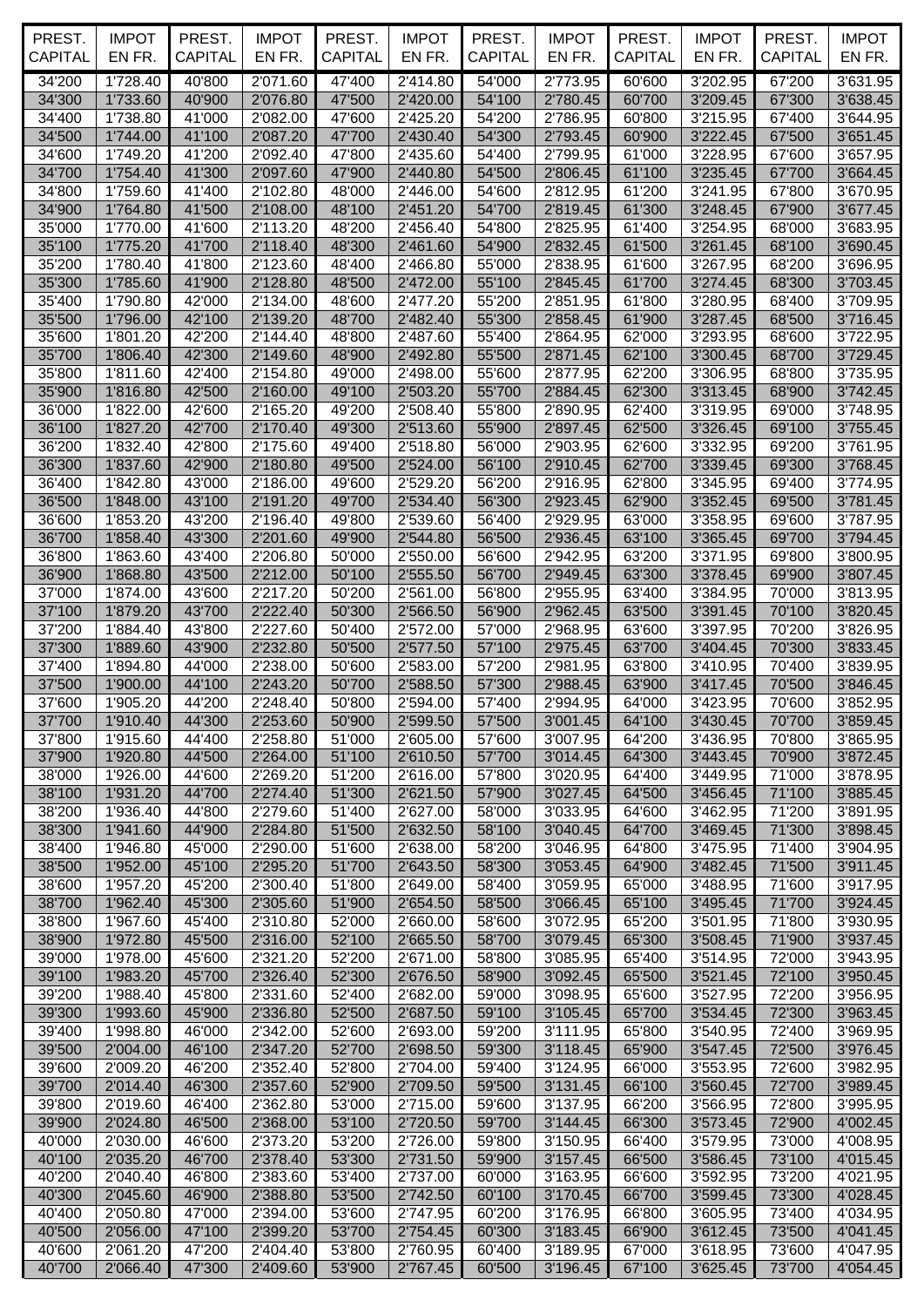| PREST.<br><b>CAPITAL</b> | <b>IMPOT</b><br>EN FR. | PREST.<br><b>CAPITAL</b> | <b>IMPOT</b><br>EN FR. | PREST.<br><b>CAPITAL</b> | <b>IMPOT</b><br>EN FR. | PREST.<br><b>CAPITAL</b> | <b>IMPOT</b><br>EN FR. | PREST.<br>CAPITAL  | <b>IMPOT</b><br>EN FR. | PREST.<br><b>CAPITAL</b> | <b>IMPOT</b><br>EN FR. |
|--------------------------|------------------------|--------------------------|------------------------|--------------------------|------------------------|--------------------------|------------------------|--------------------|------------------------|--------------------------|------------------------|
| 73'800                   | 4'060.95               | 80'400                   | 4'511.55               | 87'000                   | 4'973.40               | 93'600                   | 5'461.80               | 100'200            | 5'950.90               | 106'800                  | 6'462.40               |
| 73'900                   | 4'067.45               | 80'500                   | 4'518.45               | 87'100                   | 4'980.80               | 93'700                   | 5'469.20               | 100'300            | 5'958.65               | 106'900                  | 6'470.15               |
| 74'000                   | 4'073.95               | 80'600                   | 4'525.35               | 87'200                   | 4'988.20               | 93'800                   | 5'476.60               | 100'400            | 5'966.40               | 107'000                  | 6'477.90               |
| 74'100                   | 4'080.45               | 80'700                   | 4'532.25               | 87'300                   | 4'995.60               | 93'900                   | 5'484.00               | 100'500            | 5'974.15               | 107'100                  | 6'485.65               |
| 74'200<br>74'300         | 4'086.95<br>4'093.45   | 80'800<br>80'900         | 4'539.15<br>4'546.05   | 87'400<br>87'500         | 5'003.00<br>5'010.40   | 94'000<br>94'100         | 5'491.40<br>5'498.80   | 100'600<br>100'700 | 5'981.90<br>5'989.65   | 107'200<br>107'300       | 6'493.40<br>6'501.15   |
| 74'400                   | 4'099.95               | 81'000                   | 4'552.95               | 87'600                   | 5'017.80               | 94'200                   | 5'506.20               | 100'800            | 5'997.40               | 107'400                  | 6'508.90               |
| 74'500                   | 4'106.45               | 81'100                   | 4'559.85               | 87'700                   | 5'025.20               | 94'300                   | 5'513.60               | 100'900            | 6'005.15               | 107'500                  | 6'516.65               |
| 74'600                   | 4'112.95               | 81'200                   | 4'566.75               | 87'800                   | 5'032.60               | 94'400                   | 5'521.00               | 101'000            | 6'012.90               | 107'600                  | 6'524.40               |
| 74'700                   | 4'119.45               | 81'300                   | 4'573.65               | 87'900                   | 5'040.00               | 94'500                   | 5'528.40               | 101'100            | 6'020.65               | 107'700                  | 6'532.15               |
| 74'800                   | 4'125.95               | 81'400                   | 4'580.55               | 88'000                   | 5'047.40               | 94'600                   | 5'535.80               | 101'200            | 6'028.40               | 107'800                  | 6'539.90               |
| 74'900                   | 4'132.45               | 81'500                   | 4'587.45               | 88'100                   | 5'054.80               | 94'700                   | 5'543.20               | 101'300            | 6'036.15               | 107'900                  | 6'547.65               |
| 75'000                   | 4'138.95               | 81'600                   | 4'594.35               | 88'200                   | 5'062.20               | 94'800                   | 5'550.60               | 101'400            | 6'043.90               | 108'000                  | 6'555.40               |
| 75'100<br>75'200         | 4'145.85<br>4'152.75   | 81'700<br>81'800         | 4'601.25<br>4'608.15   | 88'300<br>88'400         | 5'069.60<br>5'077.00   | 94'900<br>95'000         | 5'558.00<br>5'565.40   | 101'500<br>101'600 | 6'051.65<br>6'059.40   | 108'100<br>108'200       | 6'563.15<br>6'570.90   |
| 75'300                   | 4'159.65               | 81'900                   | 4'615.05               | 88'500                   | 5'084.40               | 95'100                   | 5'572.80               | 101'700            | 6'067.15               | 108'300                  | 6'578.65               |
| 75'400                   | 4'166.55               | 82'000                   | 4'621.95               | 88'600                   | 5'091.80               | 95'200                   | 5'580.20               | 101'800            | 6'074.90               | 108'400                  | 6'586.40               |
| 75'500                   | 4'173.45               | 82'100                   | 4'628.85               | 88'700                   | 5'099.20               | 95'300                   | 5'587.60               | 101'900            | 6'082.65               | 108'500                  | 6'594.15               |
| 75'600                   | 4'180.35               | 82'200                   | 4'635.75               | 88'800                   | 5'106.60               | 95'400                   | 5'595.00               | 102'000            | 6'090.40               | 108'600                  | 6'601.90               |
| 75'700                   | 4'187.25               | 82'300                   | 4'642.65               | 88'900                   | 5'114.00               | 95'500                   | 5'602.40               | 102'100            | 6'098.15               | 108'700                  | 6'609.65               |
| 75'800                   | 4'194.15               | 82'400                   | 4'649.55               | 89'000                   | 5'121.40               | 95'600                   | 5'609.80               | 102'200            | 6'105.90               | 108'800                  | 6'617.40               |
| 75'900                   | 4'201.05               | 82'500                   | 4'656.45               | 89'100                   | 5'128.80               | 95'700                   | 5'617.20               | 102'300            | 6'113.65               | 108'900                  | 6'625.15               |
| 76'000<br>76'100         | 4'207.95<br>4'214.85   | 82'600<br>82'700         | 4'663.35<br>4'670.25   | 89'200<br>89'300         | 5'136.20<br>5'143.60   | 95'800<br>95'900         | 5'624.60<br>5'632.00   | 102'400<br>102'500 | 6'121.40<br>6'129.15   | 109'000<br>109'100       | 6'632.90<br>6'640.65   |
| 76'200                   | 4'221.75               | 82'800                   | 4'677.15               | 89'400                   | 5'151.00               | 96'000                   | 5'639.40               | 102'600            | 6'136.90               | 109'200                  | 6'648.40               |
| 76'300                   | 4'228.65               | 82'900                   | 4'684.05               | 89'500                   | 5'158.40               | 96'100                   | 5'646.80               | 102'700            | 6'144.65               | 109'300                  | 6'656.15               |
| 76'400                   | 4'235.55               | 83'000                   | 4'690.95               | 89'600                   | 5'165.80               | 96'200                   | 5'654.20               | 102'800            | 6'152.40               | 109'400                  | 6'663.90               |
| 76'500                   | 4'242.45               | 83'100                   | 4'697.85               | 89'700                   | 5'173.20               | 96'300                   | 5'661.60               | 102'900            | 6'160.15               | 109'500                  | 6'671.65               |
| 76'600                   | 4'249.35               | 83'200                   | 4'704.75               | 89'800                   | 5'180.60               | 96'400                   | 5'669.00               | 103'000            | 6'167.90               | 109'600                  | 6'679.40               |
| 76'700                   | 4'256.25               | 83'300                   | 4'711.65               | 89'900                   | 5'188.00               | 96'500                   | 5'676.40               | 103'100            | 6'175.65               | 109'700                  | 6'687.15               |
| 76'800                   | 4'263.15               | 83'400                   | 4'718.55               | 90'000                   | 5'195.40               | 96'600                   | 5'683.80               | 103'200            | 6'183.40               | 109'800                  | 6'694.90               |
| 76'900<br>77'000         | 4'270.05<br>4'276.95   | 83'500<br>83'600         | 4'725.45<br>4'732.35   | 90'100<br>90'200         | 5'202.80<br>5'210.20   | 96'700<br>96'800         | 5'691.20<br>5'698.60   | 103'300<br>103'400 | 6'191.15<br>6'198.90   | 109'900<br>110'000       | 6'702.65<br>6'710.40   |
| 77'100                   | 4'283.85               | 83'700                   | 4'739.25               | 90'300                   | 5'217.60               | 96'900                   | 5'706.00               | 103'500            | 6'206.65               | 110'100                  | 6'718.15               |
| 77'200                   | 4'290.75               | 83'800                   | 4'746.15               | 90'400                   | 5'225.00               | 97'000                   | 5'713.40               | 103'600            | 6'214.40               | 110'200                  | 6'725.90               |
| 77'300                   | 4'297.65               | 83'900                   | 4'753.05               | 90'500                   | 5'232.40               | 97'100                   | 5'720.80               | 103'700            |                        | 6'222.15 110'300         | 6'733.65               |
| 77'400                   | 4'304.55               | 84'000                   | 4'759.95               | 90'600                   | 5'239.80               | 97'200                   | 5'728.20               | 103'800            | 6'229.90               | 110'400                  | 6'741.40               |
| 77'500                   | 4'311.45               | 84'100                   | 4'766.85               | 90'700                   | 5'247.20               | 97'300                   | 5'735.60               | 103'900            | 6'237.65               | 110'500                  | 6'749.15               |
| 77'600                   | 4'318.35               | 84'200                   | 4'773.75               | 90'800                   | 5'254.60               | 97'400                   | 5'743.00               | 104'000            | 6'245.40               | 110'600                  | 6'756.90               |
| 77'700                   | 4'325.25               | 84'300                   | 4'780.65               | 90'900                   | 5'262.00               | 97'500                   | 5'750.40               | 104'100            | 6'253.15               | 110'700                  | 6'764.65               |
| 77'800<br>77'900         | 4'332.15<br>4'339.05   | 84'400<br>84'500         | 4'787.55<br>4'794.45   | 91'000<br>91'100         | 5'269.40<br>5'276.80   | 97'600<br>97'700         | 5'757.80<br>5'765.20   | 104'200<br>104'300 | 6'260.90<br>6'268.65   | 110'800<br>110'900       | 6'772.40<br>6'780.15   |
| 78'000                   | 4'345.95               | 84'600                   | 4'801.35               | 91'200                   | 5'284.20               | 97'800                   | 5'772.60               | 104'400            | 6'276.40               | 111'000                  | 6'787.90               |
| 78'100                   | 4'352.85               | 84'700                   | 4'808.25               | 91'300                   | 5'291.60               | 97'900                   | 5'780.00               | 104'500            | 6'284.15               | 111'100                  | 6'795.65               |
| 78'200                   | 4'359.75               | 84'800                   | 4'815.15               | 91'400                   | 5'299.00               | 98'000                   | 5'787.40               | 104'600            | 6'291.90               | 111'200                  | 6'803.40               |
| 78'300                   | 4'366.65               | 84'900                   | 4'822.05               | 91'500                   | 5'306.40               | 98'100                   | 5'794.80               | 104'700            | 6'299.65               | 111'300                  | 6'811.15               |
| 78'400                   | 4'373.55               | 85'000                   | 4'828.95               | 91'600                   | 5'313.80               | 98'200                   | 5'802.20               | 104'800            | 6'307.40               | 111'400                  | 6'818.90               |
| 78'500                   | 4'380.45               | 85'100                   | 4'835.85               | 91'700                   | 5'321.20               | 98'300                   | 5'809.60               | 104'900            | 6'315.15               | 111'500                  | 6'826.65               |
| 78'600<br>78'700         | 4'387.35<br>4'394.25   | 85'200<br>85'300         | 4'842.75<br>4'849.65   | 91'800<br>91'900         | 5'328.60<br>5'336.00   | 98'400<br>98'500         | 5'817.00<br>5'824.40   | 105'000<br>105'100 | 6'322.90<br>6'330.65   | 111'600<br>111'700       | 6'834.40<br>6'842.15   |
| 78'800                   | 4'401.15               | 85'400                   | 4'856.55               | 92'000                   | 5'343.40               | 98'600                   | 5'831.80               | 105'200            | 6'338.40               | 111'800                  | 6'849.90               |
| 78'900                   | 4'408.05               | 85'500                   | 4'863.45               | 92'100                   | 5'350.80               | 98'700                   | 5'839.20               | 105'300            | 6'346.15               | 111'900                  | 6'857.65               |
| 79'000                   | 4'414.95               | 85'600                   | 4'870.35               | 92'200                   | 5'358.20               | 98'800                   | 5'846.60               | 105'400            | 6'353.90               | 112'000                  | 6'865.40               |
| 79'100                   | 4'421.85               | 85'700                   | 4'877.20               | 92'300                   | 5'365.60               | 98'900                   | 5'854.00               | 105'500            | 6'361.65               | 112'100                  | 6'873.15               |
| 79'200                   | 4'428.75               | 85'800                   | 4'884.60               | 92'400                   | 5'373.00               | 99'000                   | 5'861.40               | 105'600            | 6'369.40               | 112'200                  | 6'880.90               |
| 79'300                   | 4'435.65               | 85'900                   | 4'892.00               | 92'500                   | 5'380.40               | 99'100                   | 5'868.80               | 105'700            | 6'377.15               | 112'300                  | 6'888.65               |
| 79'400                   | 4'442.55               | 86'000                   | 4'899.40               | 92'600                   | 5'387.80               | 99'200                   | 5'876.20               | 105'800            | 6'384.90               | 112'400                  | 6'896.40               |
| 79'500<br>79'600         | 4'449.45<br>4'456.35   | 86'100<br>86'200         | 4'906.80<br>4'914.20   | 92'700<br>92'800         | 5'395.20<br>5'402.60   | 99'300<br>99'400         | 5'883.60<br>5'891.00   | 105'900<br>106'000 | 6'392.65<br>6'400.40   | 112'500<br>112'600       | 6'904.15<br>6'911.90   |
| 79'700                   | 4'463.25               | 86'300                   | 4'921.60               | 92'900                   | 5'410.00               | 99'500                   | 5'898.40               | 106'100            | 6'408.15               | 112'700                  | 6'919.65               |
| 79'800                   | 4'470.15               | 86'400                   | 4'929.00               | 93'000                   | 5'417.40               | 99'600                   | 5'905.80               | 106'200            | 6'415.90               | 112'800                  | 6'927.40               |
| 79'900                   | 4'477.05               | 86'500                   | 4'936.40               | 93'100                   | 5'424.80               | 99'700                   | 5'913.20               | 106'300            | 6'423.65               | 112'900                  | 6'935.15               |
| 80'000                   | 4'483.95               | 86'600                   | 4'943.80               | 93'200                   | 5'432.20               | 99'800                   | 5'920.60               | 106'400            | 6'431.40               | 113'000                  | 6'942.90               |
| 80'100                   | 4'490.85               | 86'700                   | 4'951.20               | 93'300                   | 5'439.60               | 99'900                   | 5'928.00               | 106'500            | 6'439.15               | 113'100                  | 6'950.65               |
| 80'200                   | 4'497.75               | 86'800                   | 4'958.60               | 93'400                   | 5'447.00               | 100'000                  | 5'935.40               | 106'600            | 6'446.90               | 113'200                  | 6'958.40               |
| 80'300                   | 4'504.65               | 86'900                   | 4'966.00               | 93'500                   | 5'454.40               | 100'100                  | 5'943.15               | 106'700            | 6'454.65               | 113'300                  | 6'966.15               |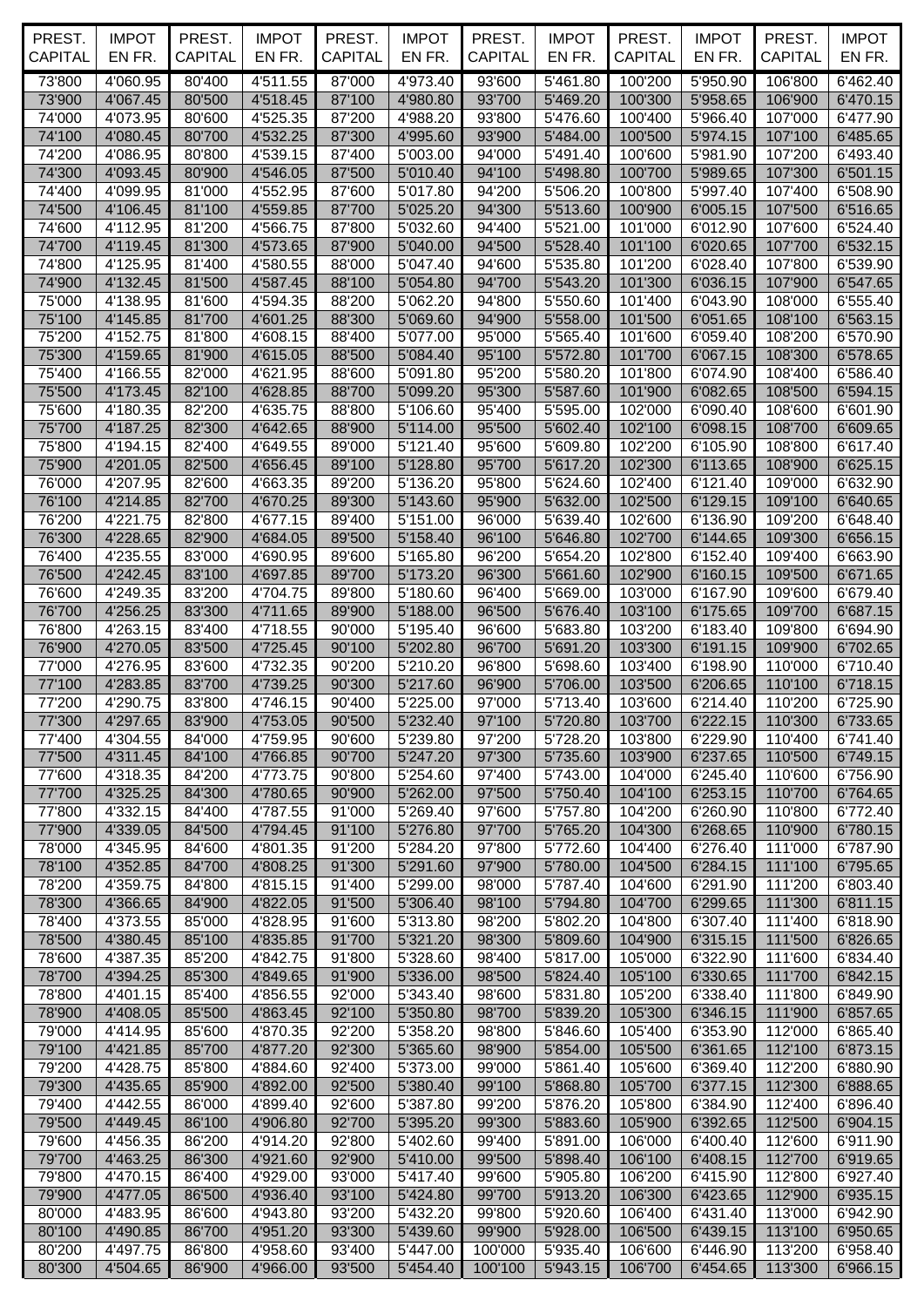| PREST.<br><b>CAPITAL</b> | <b>IMPOT</b><br>EN FR. | PREST.<br><b>CAPITAL</b> | <b>IMPOT</b><br>EN FR. | PREST.<br>CAPITAL  | <b>IMPOT</b><br>EN FR. | PREST.<br><b>CAPITAL</b> | <b>IMPOT</b><br>EN FR. | PREST.<br><b>CAPITAL</b> | <b>IMPOT</b><br>EN FR. | PREST.<br><b>CAPITAL</b>   | <b>IMPOT</b><br>EN FR. |
|--------------------------|------------------------|--------------------------|------------------------|--------------------|------------------------|--------------------------|------------------------|--------------------------|------------------------|----------------------------|------------------------|
|                          |                        |                          |                        |                    |                        |                          |                        |                          |                        |                            |                        |
| 113'400                  | 6'973.90               | 120'000                  | 7'496.35               | 126'600            | 8'052.85               | 133'200                  | 8'646.85               | 139'800                  | 9'240.85               | 146'400                    | 9'834.85               |
| 113'500<br>113'600       | 6'981.65               | 120'100                  | 7'504.60               | 126'700            | 8'061.85<br>8'070.85   | 133'300<br>133'400       | 8'655.85               | 139'900                  | 9'249.85               | 146'500                    | 9'843.85<br>9'852.85   |
| 113'700                  | 6'989.40<br>6'997.15   | 120'200<br>120'300       | 7'512.85<br>7'521.10   | 126'800<br>126'900 | 8'079.85               | 133'500                  | 8'664.85<br>8'673.85   | 140'000<br>140'100       | 9'258.85<br>9'267.85   | 146'600<br>146'700         | 9'861.85               |
| 113'800                  | 7'004.90               | 120'400                  | 7'529.35               | 127'000            | 8'088.85               | 133'600                  | 8'682.85               | 140'200                  | 9'276.85               | 146'800                    | 9'870.85               |
| 113'900                  | 7'012.65               | 120'500                  | 7'537.60               | 127'100            | 8'097.85               | 133'700                  | 8'691.85               | 140'300                  | 9'285.85               | 146'900                    | 9'879.85               |
| 114'000                  | 7'020.40               | 120'600                  | 7'545.85               | 127'200            | 8'106.85               | 133'800                  | 8'700.85               | 140'400                  | 9'294.85               | 147'000                    | 9'888.85               |
| 114'100                  | 7'028.15               | 120'700                  | 7'554.10               | 127'300            | 8'115.85               | 133'900                  | 8'709.85               | 140'500                  | 9'303.85               | 147'100                    | 9'897.85               |
| 114'200                  | 7'035.90               | 120'800                  | 7'562.35               | 127'400            | 8'124.85               | 134'000                  | 8'718.85               | 140'600                  | 9'312.85               | 147'200                    | 9'906.85               |
| 114'300                  | 7'043.65               | 120'900                  | 7'570.60               | 127'500            | 8'133.85               | 134'100                  | 8'727.85               | 140'700                  | 9'321.85               | 147'300                    | 9'915.85               |
| 114'400                  | 7'051.40               | 121'000                  | 7'578.85               | 127'600            | 8'142.85               | 134'200                  | 8'736.85               | 140'800                  | 9'330.85               | 147'400                    | 9'924.85               |
| 114'500                  | 7'059.15               | 121'100                  | 7'587.10               | 127'700            | 8'151.85               | 134'300                  | 8'745.85               | 140'900                  | 9'339.85               | 147'500                    | 9'933.85               |
| 114'600                  | 7'066.90               | 121'200                  | 7'595.35               | 127'800            | 8'160.85               | 134'400                  | 8'754.85               | 141'000                  | 9'348.85               | 147'600                    | 9'942.85               |
| 114'700                  | 7'074.65               | 121'300                  | 7'603.60               | 127'900            | 8'169.85               | 134'500                  | 8'763.85               | 141'100                  | 9'357.85               | 147'700                    | 9'951.85               |
| 114'800                  | 7'082.40               | 121'400                  | 7'611.85               | 128'000            | 8'178.85               | 134'600                  | 8'772.85               | 141'200                  | 9'366.85               | 147'800                    | 9'960.85               |
| 114'900                  | 7'090.15               | 121'500                  | 7'620.10               | 128'100            | 8'187.85               | 134'700                  | 8'781.85               | 141'300                  | 9'375.85               | 147'900                    | 9'969.85               |
| 115'000                  | 7'097.90               | 121'600                  | 7'628.35               | 128'200            | 8'196.85               | 134'800                  | 8'790.85               | 141'400                  | 9'384.85               | 148'000                    | 9'978.85               |
| 115'100<br>115'200       | 7'105.65<br>7'113.40   | 121'700<br>121'800       | 7'636.60<br>7'644.85   | 128'300<br>128'400 | 8'205.85<br>8'214.85   | 134'900<br>135'000       | 8'799.85<br>8'808.85   | 141'500<br>141'600       | 9'393.85<br>9'402.85   | 148'100<br>148'200         | 9'987.85<br>9'996.85   |
| 115'300                  | 7'121.15               | 121'900                  | 7'653.10               | 128'500            | 8'223.85               | 135'100                  | 8'817.85               | 141'700                  | 9'411.85               | 148'300                    | 10'005.85              |
| 115'400                  | 7'128.90               | 122'000                  | 7'661.35               | 128'600            | 8'232.85               | 135'200                  | 8'826.85               | 141'800                  | 9'420.85               | 148'400                    | 10'014.85              |
| 115'500                  | 7'136.65               | 122'100                  | 7'669.60               | 128'700            | 8'241.85               | 135'300                  | 8'835.85               | 141'900                  | 9'429.85               | 148'500                    | 10'023.85              |
| 115'600                  | 7'144.40               | 122'200                  | 7'677.85               | 128'800            | 8'250.85               | 135'400                  | 8'844.85               | 142'000                  | 9'438.85               | 148'600                    | 10'032.85              |
| 115'700                  | 7'152.15               | 122'300                  | 7'686.10               | 128'900            | 8'259.85               | 135'500                  | 8'853.85               | 142'100                  | 9'447.85               | 148'700                    | 10'041.85              |
| 115'800                  | 7'159.90               | 122'400                  | 7'694.35               | 129'000            | 8'268.85               | 135'600                  | 8'862.85               | 142'200                  | 9'456.85               | 148'800                    | 10'050.85              |
| 115'900                  | 7'167.65               | 122'500                  | 7'702.60               | 129'100            | 8'277.85               | 135'700                  | 8'871.85               | 142'300                  | 9'465.85               | 148'900                    | 10'059.85              |
| 116'000                  | 7'175.40               | 122'600                  | 7'710.85               | 129'200            | 8'286.85               | 135'800                  | 8'880.85               | 142'400                  | 9'474.85               | 149'000                    | 10'068.85              |
| 116'100                  | 7'183.15               | 122'700                  | 7'719.10               | 129'300            | 8'295.85               | 135'900                  | 8'889.85               | 142'500                  | 9'483.85               | 149'100                    | 10'077.85              |
| 116'200                  | 7'190.90               | 122'800                  | 7'727.35               | 129'400            | 8'304.85               | 136'000                  | 8'898.85               | 142'600                  | 9'492.85               | 149'200                    | 10'086.85              |
| 116'300                  | 7'198.65               | 122'900                  | 7'735.60               | 129'500            | 8'313.85               | 136'100                  | 8'907.85               | 142'700                  | 9'501.85               | 149'300                    | 10'095.85              |
| 116'400                  | 7'206.40               | 123'000                  | 7'743.85               | 129'600            | 8'322.85               | 136'200                  | 8'916.85               | 142'800                  | 9'510.85               | 149'400                    | 10'104.85              |
| 116'500                  | 7'214.15<br>7'221.90   | 123'100                  | 7'752.10               | 129'700<br>129'800 | 8'331.85               | 136'300                  | 8'925.85               | 142'900                  | 9'519.85               | 149'500                    | 10'113.85              |
| 116'600<br>116'700       | 7'229.65               | 123'200<br>123'300       | 7'760.35<br>7'768.60   | 129'900            | 8'340.85<br>8'349.85   | 136'400<br>136'500       | 8'934.85<br>8'943.85   | 143'000<br>143'100       | 9'528.85<br>9'537.85   | 149'600<br>149'700         | 10'122.85<br>10'131.85 |
| 116'800                  | 7'237.40               | 123'400                  | 7'776.85               | 130'000            | 8'358.85               | 136'600                  | 8'952.85               | 143'200                  | 9'546.85               | 149'800                    | 10'140.85              |
| 116'900                  | $7'245.15$ 123'500     |                          | 7'785.10               | 130'100            |                        | 8'367.85   136'700       | 8'961.85 143'300       |                          |                        | 9'555.85 149'900 10'149.80 |                        |
| 117'000                  | 7'252.90               | 123'600                  | 7'793.35               | 130'200            | 8'376.85               | 136'800                  | 8'970.85               | 143'400                  | 9'564.85               | 150'000                    | 10'159.25              |
| 117'100                  | 7'260.65               | 123'700                  | 7'801.60               | 130'300            | 8'385.85               | 136'900                  | 8'979.85               | 143'500                  | 9'573.85               | 150'100                    | 10'169.35              |
| 117'200                  | 7'268.40               | 123'800                  | 7'809.85               | 130'400            | 8'394.85               | 137'000                  | 8'988.85               | 143'600                  | 9'582.85               | 150'200                    | 10'179.45              |
| 117'300                  | 7'276.15               | 123'900                  | 7'818.10               | 130'500            | 8'403.85               | 137'100                  | 8'997.85               | 143'700                  | 9'591.85               | 150'300                    | 10'189.55              |
| 117'400                  | 7'283.90               | 124'000                  | 7'826.35               | 130'600            | 8'412.85               | 137'200                  | 9'006.85               | 143'800                  | 9'600.85               | 150'400                    | 10'199.65              |
| 117'500                  | 7'291.65               | 124'100                  | 7'834.60               | 130'700            | 8'421.85               | 137'300                  | 9'015.85               | 143'900                  | 9'609.85               | 150'500                    | 10'209.75              |
| 117'600                  | 7'299.40               | 124'200                  | 7'842.85               | 130'800            | 8'430.85               | 137'400                  | 9'024.85               | 144'000                  | 9'618.85               | 150'600                    | 10'219.85              |
| 117'700                  | 7'307.15               | 124'300                  | 7'851.10               | 130'900            | 8'439.85               | 137'500                  | 9'033.85               | 144'100                  | 9'627.85               | 150'700                    | 10'229.95              |
| 117'800<br>117'900       | 7'314.85<br>7'323.10   | 124'400<br>124'500       | 7'859.35<br>7'867.60   | 131'000<br>131'100 | 8'448.85<br>8'457.85   | 137'600<br>137'700       | 9'042.85<br>9'051.85   | 144'200<br>144'300       | 9'636.85<br>9'645.85   | 150'800<br>150'900         | 10'240.05<br>10'250.15 |
| 118'000                  | 7'331.35               | 124'600                  | 7'875.85               | 131'200            | 8'466.85               | 137'800                  | 9'060.85               | 144'400                  | 9'654.85               | 151'000                    | 10'260.25              |
| 118'100                  | 7'339.60               | 124'700                  | 7'884.10               | 131'300            | 8'475.85               | 137'900                  | 9'069.85               | 144'500                  | 9'663.85               | 151'100                    | 10'270.35              |
| 118'200                  | 7'347.85               | 124'800                  | 7'892.35               | 131'400            | 8'484.85               | 138'000                  | 9'078.85               | 144'600                  | 9'672.85               | 151'200                    | 10'280.45              |
| 118'300                  | 7'356.10               | 124'900                  | 7'900.60               | 131'500            | 8'493.85               | 138'100                  | 9'087.85               | 144'700                  | 9'681.85               | 151'300                    | 10'290.55              |
| 118'400                  | 7'364.35               | 125'000                  | 7'908.85               | 131'600            | 8'502.85               | 138'200                  | 9'096.85               | 144'800                  | 9'690.85               | 151'400                    | 10'300.65              |
| 118'500                  | 7'372.60               | 125'100                  | 7'917.85               | 131'700            | 8'511.85               | 138'300                  | 9'105.85               | 144'900                  | 9'699.85               | 151'500                    | 10'310.75              |
| 118'600                  | 7'380.85               | 125'200                  | 7'926.85               | 131'800            | 8'520.85               | 138'400                  | 9'114.85               | 145'000                  | 9'708.85               | 151'600                    | 10'320.85              |
| 118'700                  | 7'389.10               | 125'300                  | 7'935.85               | 131'900            | 8'529.85               | 138'500                  | 9'123.85               | 145'100                  | 9'717.85               | 151'700                    | 10'330.95              |
| 118'800                  | 7'397.35               | 125'400                  | 7'944.85               | 132'000            | 8'538.85               | 138'600                  | 9'132.85               | 145'200                  | 9'726.85               | 151'800                    | 10'341.05              |
| 118'900                  | 7'405.60               | 125'500                  | 7'953.85               | 132'100            | 8'547.85               | 138'700                  | 9'141.85               | 145'300                  | 9'735.85               | 151'900                    | 10'351.15              |
| 119'000                  | 7'413.85               | 125'600                  | 7'962.85               | 132'200            | 8'556.85               | 138'800                  | 9'150.85               | 145'400                  | 9'744.85               | 152'000                    | 10'361.25              |
| 119'100                  | 7'422.10               | 125'700                  | 7'971.85               | 132'300            | 8'565.85               | 138'900                  | 9'159.85               | 145'500                  | 9'753.85               | 152'100                    | 10'371.35              |
| 119'200<br>119'300       | 7'430.35<br>7'438.60   | 125'800<br>125'900       | 7'980.85<br>7'989.85   | 132'400<br>132'500 | 8'574.85<br>8'583.85   | 139'000<br>139'100       | 9'168.85<br>9'177.85   | 145'600<br>145'700       | 9'762.85<br>9'771.85   | 152'200<br>152'300         | 10'381.45<br>10'391.55 |
| 119'400                  | 7'446.85               | 126'000                  | 7'998.85               | 132'600            | 8'592.85               | 139'200                  | 9'186.85               | 145'800                  | 9'780.85               | 152'400                    | 10'401.65              |
| 119'500                  | 7'455.10               | 126'100                  | 8'007.85               | 132'700            | 8'601.85               | 139'300                  | 9'195.85               | 145'900                  | 9'789.85               | 152'500                    | 10'411.75              |
| 119'600                  | 7'463.35               | 126'200                  | 8'016.85               | 132'800            | 8'610.85               | 139'400                  | 9'204.85               | 146'000                  | 9'798.85               | 152'600                    | 10'421.85              |
| 119'700                  | 7'471.60               | 126'300                  | 8'025.85               | 132'900            | 8'619.85               | 139'500                  | 9'213.85               | 146'100                  | 9'807.85               | 152'700                    | 10'431.95              |
| 119'800                  | 7'479.85               | 126'400                  | 8'034.85               | 133'000            | 8'628.85               | 139'600                  | 9'222.85               | 146'200                  | 9'816.85               | 152'800                    | 10'442.05              |
| 119'900                  | 7'488.10               | 126'500                  | 8'043.85               | 133'100            | 8'637.85               | 139'700                  | 9'231.85               | 146'300                  | 9'825.85               | 152'900                    | 10'452.15              |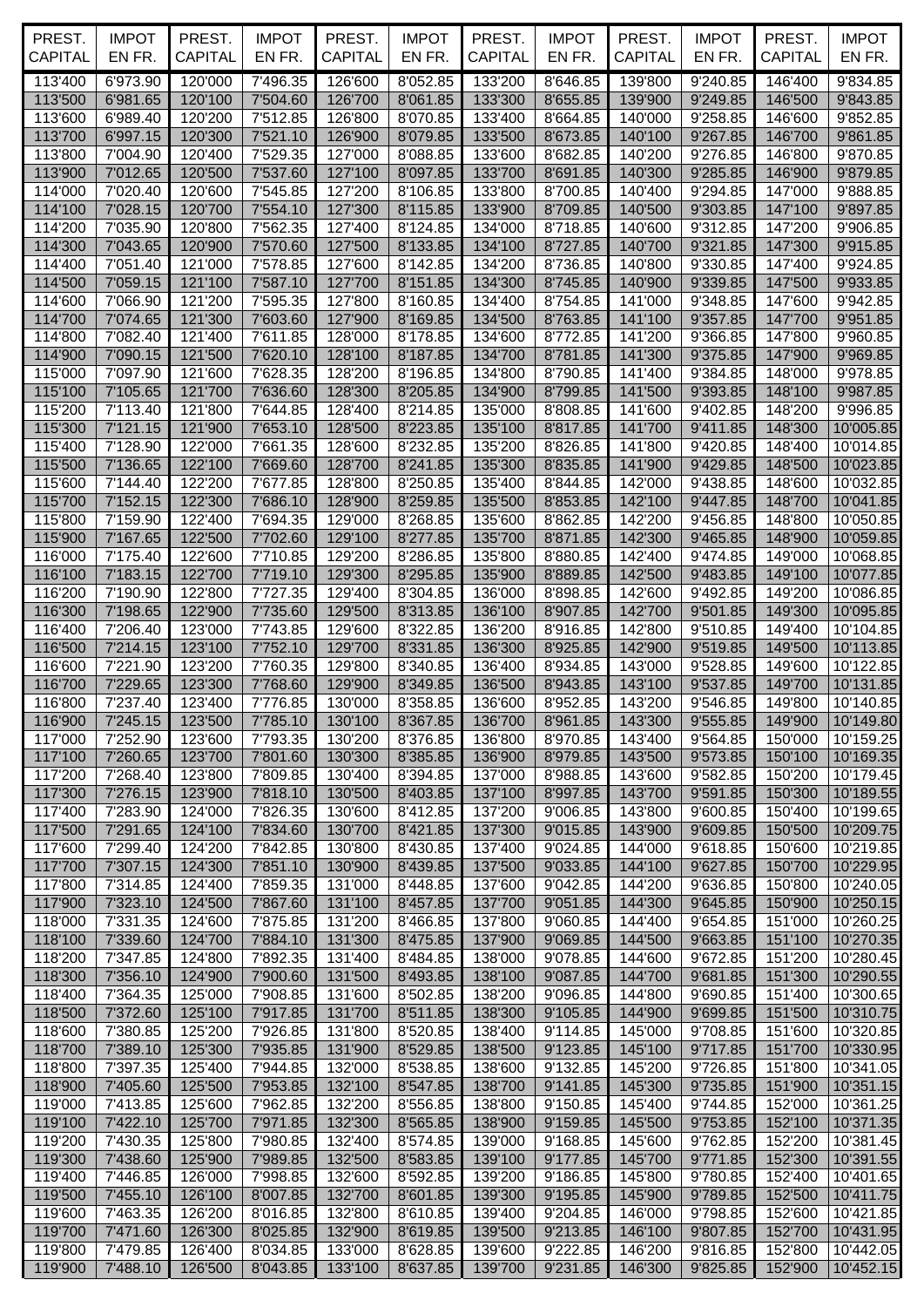| PREST.<br><b>CAPITAL</b> | <b>IMPOT</b><br>EN FR.    | PREST.<br><b>CAPITAL</b> | <b>IMPOT</b><br>EN FR. | PREST.<br>CAPITAL  | <b>IMPOT</b><br>EN FR. | PREST.<br><b>CAPITAL</b> | <b>IMPOT</b><br>EN FR.                              | PREST.<br><b>CAPITAL</b> | <b>IMPOT</b><br>EN FR. | PREST.<br><b>CAPITAL</b> | <b>IMPOT</b><br>EN FR. |
|--------------------------|---------------------------|--------------------------|------------------------|--------------------|------------------------|--------------------------|-----------------------------------------------------|--------------------------|------------------------|--------------------------|------------------------|
|                          | 10'462.25                 |                          |                        |                    |                        |                          | 12'462.05                                           | 179'400                  |                        |                          |                        |
| 153'000<br>153'100       | 10'472.35                 | 159'600<br>159'700       | 11'128.85<br>11'138.95 | 166'200<br>166'300 | 11'795.45<br>11'805.55 | 172'800<br>172'900       | 12'472.15                                           | 179'500                  | 13'128.65<br>13'138.75 | 186'000<br>186'100       | 13'795.25<br>13'805.35 |
| 153'200                  | 10'482.45                 | 159'800                  | 11'149.05              | 166'400            | 11'815.65              | 173'000                  | 12'482.25                                           | 179'600                  | 13'148.85              | 186'200                  | 13'815.45              |
| 153'300                  | 10'492.55                 | 159'900                  | 11'159.15              | 166'500            | 11'825.75              | 173'100                  | 12'492.35                                           | 179'700                  | 13'158.95              | 186'300                  | 13'825.55              |
| 153'400                  | 10'502.65                 | 160'000                  | 11'169.25              | 166'600            | 11'835.85              | 173'200                  | 12'502.45                                           | 179'800                  | 13'169.05              | 186'400                  | 13'835.65              |
| 153'500                  | 10'512.75                 | 160'100                  | 11'179.35              | 166'700            | 11'845.95              | 173'300                  | 12'512.55                                           | 179'900                  | 13'179.15              | 186'500                  | 13'845.75              |
| 153'600                  | 10'522.85                 | 160'200                  | 11'189.45              | 166'800            | 11'856.05              | 173'400                  | 12'522.65                                           | 180'000                  | 13'189.25              | 186'600                  | 13'855.85              |
| 153'700<br>153'800       | 10'532.95<br>10'543.05    | 160'300<br>160'400       | 11'199.55<br>11'209.65 | 166'900<br>167'000 | 11'866.15<br>11'876.25 | 173'500<br>173'600       | 12'532.75<br>12'542.85                              | 180'100<br>180'200       | 13'199.35<br>13'209.45 | 186'700<br>186'800       | 13'865.95<br>13'876.05 |
| 153'900                  | 10'553.15                 | 160'500                  | 11'219.75              | 167'100            | 11'886.35              | 173'700                  | 12'552.95                                           | 180'300                  | 13'219.55              | 186'900                  | 13'886.15              |
| 154'000                  | 10'563.25                 | 160'600                  | 11'229.85              | 167'200            | 11'896.45              | 173'800                  | 12'563.05                                           | 180'400                  | 13'229.65              | 187'000                  | 13'896.25              |
| 154'100                  | 10'573.35                 | 160'700                  | 11'239.95              | 167'300            | 11'906.55              | 173'900                  | 12'573.15                                           | 180'500                  | 13'239.75              | 187'100                  | 13'906.35              |
| 154'200                  | 10'583.45                 | 160'800                  | 11'250.05              | 167'400            | 11'916.65              | 174'000                  | 12'583.25                                           | 180'600                  | 13'249.85              | 187'200                  | 13'916.45              |
| 154'300                  | 10'593.55                 | 160'900                  | 11'260.15              | 167'500            | 11'926.75              | 174'100                  | 12'593.35                                           | 180'700                  | 13'259.95              | 187'300                  | 13'926.55              |
| 154'400                  | 10'603.65                 | 161'000                  | 11'270.25              | 167'600            | 11'936.85              | 174'200                  | 12'603.45                                           | 180'800                  | 13'270.05              | 187'400                  | 13'936.65              |
| 154'500                  | 10'613.75<br>10'623.85    | 161'100<br>161'200       | 11'280.35              | 167'700            | 11'946.95<br>11'957.05 | 174'300<br>174'400       | 12'613.55<br>12'623.65                              | 180'900                  | 13'280.15<br>13'290.25 | 187'500<br>187'600       | 13'946.75              |
| 154'600<br>154'700       | 10'633.95                 | 161'300                  | 11'290.45<br>11'300.55 | 167'800<br>167'900 | 11'967.15              | 174'500                  | 12'633.75                                           | 181'000<br>181'100       | 13'300.35              | 187'700                  | 13'956.85<br>13'966.95 |
| 154'800                  | 10'644.05                 | 161'400                  | 11'310.65              | 168'000            | 11'977.25              | 174'600                  | 12'643.85                                           | 181'200                  | 13'310.45              | 187'800                  | 13'977.05              |
| 154'900                  | 10'654.15                 | 161'500                  | 11'320.75              | 168'100            | 11'987.35              | 174'700                  | 12'653.95                                           | 181'300                  | 13'320.55              | 187'900                  | 13'987.15              |
| 155'000                  | 10'664.25                 | 161'600                  | 11'330.85              | 168'200            | 11'997.45              | 174'800                  | 12'664.05                                           | 181'400                  | 13'330.65              | 188'000                  | 13'997.25              |
| 155'100                  | 10'674.35                 | 161'700                  | 11'340.95              | 168'300            | 12'007.55              | 174'900                  | 12'674.15                                           | 181'500                  | 13'340.75              | 188'100                  | 14'007.35              |
| 155'200                  | 10'684.45                 | 161'800                  | 11'351.05              | 168'400            | 12'017.65              | 175'000                  | 12'684.25                                           | 181'600                  | 13'350.85              | 188'200                  | 14'017.45              |
| 155'300                  | 10'694.55                 | 161'900                  | 11'361.15              | 168'500            | 12'027.75              | 175'100                  | 12'694.35                                           | 181'700                  | 13'360.95              | 188'300                  | 14'027.55              |
| 155'400                  | 10'704.65                 | 162'000                  | 11'371.25              | 168'600            | 12'037.85              | 175'200                  | 12'704.45                                           | 181'800                  | 13'371.05              | 188'400                  | 14'037.65              |
| 155'500                  | 10'714.75                 | 162'100                  | 11'381.35              | 168'700            | 12'047.95              | 175'300                  | 12'714.55                                           | 181'900                  | 13'381.15              | 188'500                  | 14'047.75              |
| 155'600                  | 10'724.85                 | 162'200                  | 11'391.45              | 168'800            | 12'058.05              | 175'400                  | 12'724.65                                           | 182'000                  | 13'391.25              | 188'600                  | 14'057.85              |
| 155'700<br>155'800       | 10'734.95<br>10'745.05    | 162'300<br>162'400       | 11'401.55<br>11'411.65 | 168'900<br>169'000 | 12'068.15<br>12'078.25 | 175'500<br>175'600       | 12'734.75<br>12'744.85                              | 182'100<br>182'200       | 13'401.35<br>13'411.45 | 188'700<br>188'800       | 14'067.95<br>14'078.05 |
| 155'900                  | 10'755.15                 | 162'500                  | 11'421.75              | 169'100            | 12'088.35              | 175'700                  | 12'754.95                                           | 182'300                  | 13'421.55              | 188'900                  | 14'088.15              |
| 156'000                  | 10'765.25                 | 162'600                  | 11'431.85              | 169'200            | 12'098.45              | 175'800                  | 12'765.05                                           | 182'400                  | 13'431.65              | 189'000                  | 14'098.25              |
| 156'100                  | 10'775.35                 | 162'700                  | 11'441.95              | 169'300            | 12'108.55              | 175'900                  | 12'775.15                                           | 182'500                  | 13'441.75              | 189'100                  | 14'108.35              |
| 156'200                  | 10'785.45                 | 162'800                  | 11'452.05              | 169'400            | 12'118.65              | 176'000                  | 12'785.25                                           | 182'600                  | 13'451.85              | 189'200                  | 14'118.45              |
| 156'300                  | 10'795.55                 | 162'900                  | 11'462.15              | 169'500            | 12'128.75              | 176'100                  | 12'795.35                                           | 182'700                  | 13'461.95              | 189'300                  | 14'128.55              |
| 156'400                  | 10'805.65                 | 163'000                  | 11'472.25              | 169'600            | 12'138.85              | 176'200                  | 12'805.45                                           | 182'800                  | 13'472.05              | 189'400                  | 14'138.65              |
|                          | 156'500 10'815.75 163'100 |                          | 11'482.35              |                    |                        |                          | 169'700   12'148.95   176'300   12'815.55   182'900 |                          | 13'482.15 189'500      |                          | 14'148.75              |
| 156'600                  | 10'825.85                 | 163'200                  | 11'492.45              | 169'800            | 12'159.05              | 176'400                  | 12'825.65                                           | 183'000                  | 13'492.25              | 189'600                  | 14'158.85              |
| 156'700<br>156'800       | 10'835.95<br>10'846.05    | 163'300<br>163'400       | 11'502.55<br>11'512.65 | 169'900<br>170'000 | 12'169.15<br>12'179.25 | 176'500<br>176'600       | 12'835.75<br>12'845.85                              | 183'100<br>183'200       | 13'502.35<br>13'512.45 | 189'700<br>189'800       | 14'168.95<br>14'179.05 |
| 156'900                  | 10'856.15                 | 163'500                  | 11'522.75              | 170'100            | 12'189.35              | 176'700                  | 12'855.95                                           | 183'300                  | 13'522.55              | 189'900                  | 14'189.15              |
| 157'000                  | 10'866.25                 | 163'600                  | 11'532.85              | 170'200            | 12'199.45              | 176'800                  | 12'866.05                                           | 183'400                  | 13'532.65              | 190'000                  | 14'199.25              |
| 157'100                  | 10'876.35                 | 163'700                  | 11'542.95              | 170'300            | 12'209.55              | 176'900                  | 12'876.15                                           | 183'500                  | 13'542.75              | 190'100                  | 14'209.35              |
| 157'200                  | 10'886.45                 | 163'800                  | 11'553.05              | 170'400            | 12'219.65              | 177'000                  | 12'886.25                                           | 183'600                  | 13'552.85              | 190'200                  | 14'219.45              |
| 157'300                  | 10'896.55                 | 163'900                  | 11'563.15              | 170'500            | 12'229.75              | 177'100                  | 12'896.35                                           | 183'700                  | 13'562.95              | 190'300                  | 14'229.55              |
| 157'400                  | 10'906.65                 | 164'000                  | 11'573.25              | 170'600            | 12'239.85              | 177'200                  | 12'906.45                                           | 183'800                  | 13'573.05              | 190'400                  | 14'239.65              |
| 157'500                  | 10'916.75                 | 164'100                  | 11'583.35              | 170'700            | 12'249.95              | 177'300                  | 12'916.55                                           | 183'900                  | 13'583.15              | 190'500                  | 14'249.75              |
| 157'600<br>157'700       | 10'926.85<br>10'936.95    | 164'200<br>164'300       | 11'593.45<br>11'603.55 | 170'800<br>170'900 | 12'260.05<br>12'270.15 | 177'400<br>177'500       | 12'926.65<br>12'936.75                              | 184'000<br>184'100       | 13'593.25<br>13'603.35 | 190'600<br>190'700       | 14'259.85<br>14'269.95 |
| 157'800                  | 10'947.05                 | 164'400                  | 11'613.65              | 171'000            | 12'280.25              | 177'600                  | 12'946.85                                           | 184'200                  | 13'613.45              | 190'800                  | 14'280.05              |
| 157'900                  | 10'957.15                 | 164'500                  | 11'623.75              | 171'100            | 12'290.35              | 177'700                  | 12'956.95                                           | 184'300                  | 13'623.55              | 190'900                  | 14'290.15              |
| 158'000                  | 10'967.25                 | 164'600                  | 11'633.85              | 171'200            | 12'300.45              | 177'800                  | 12'967.05                                           | 184'400                  | 13'633.65              | 191'000                  | 14'300.25              |
| 158'100                  | 10'977.35                 | 164'700                  | 11'643.95              | 171'300            | 12'310.55              | 177'900                  | 12'977.15                                           | 184'500                  | 13'643.75              | 191'100                  | 14'310.35              |
| 158'200                  | 10'987.45                 | 164'800                  | 11'654.05              | 171'400            | 12'320.65              | 178'000                  | 12'987.25                                           | 184'600                  | 13'653.85              | 191'200                  | 14'320.45              |
| 158'300                  | 10'997.55                 | 164'900                  | 11'664.15              | 171'500            | 12'330.75              | 178'100                  | 12'997.35                                           | 184'700                  | 13'663.95              | 191'300                  | 14'330.55              |
| 158'400                  | 11'007.65                 | 165'000                  | 11'674.25              | 171'600            | 12'340.85              | 178'200                  | 13'007.45                                           | 184'800                  | 13'674.05              | 191'400                  | 14'340.65              |
| 158'500                  | 11'017.75                 | 165'100                  | 11'684.35              | 171'700            | 12'350.95              | 178'300                  | 13'017.55                                           | 184'900                  | 13'684.15              | 191'500                  | 14'350.75              |
| 158'600<br>158'700       | 11'027.85<br>11'037.95    | 165'200<br>165'300       | 11'694.45              | 171'800<br>171'900 | 12'361.05<br>12'371.15 | 178'400<br>178'500       | 13'027.65<br>13'037.75                              | 185'000<br>185'100       | 13'694.25              | 191'600<br>191'700       | 14'360.85              |
| 158'800                  | 11'048.05                 | 165'400                  | 11'704.55<br>11'714.65 | 172'000            | 12'381.25              | 178'600                  | 13'047.85                                           | 185'200                  | 13'704.35<br>13'714.45 | 191'800                  | 14'370.95<br>14'381.05 |
| 158'900                  | 11'058.15                 | 165'500                  | 11'724.75              | 172'100            | 12'391.35              | 178'700                  | 13'057.95                                           | 185'300                  | 13'724.55              | 191'900                  | 14'391.15              |
| 159'000                  | 11'068.25                 | 165'600                  | 11'734.85              | 172'200            | 12'401.45              | 178'800                  | 13'068.05                                           | 185'400                  | 13'734.65              | 192'000                  | 14'401.25              |
| 159'100                  | 11'078.35                 | 165'700                  | 11'744.95              | 172'300            | 12'411.55              | 178'900                  | 13'078.15                                           | 185'500                  | 13'744.75              | 192'100                  | 14'411.35              |
| 159'200                  | 11'088.45                 | 165'800                  | 11'755.05              | 172'400            | 12'421.65              | 179'000                  | 13'088.25                                           | 185'600                  | 13'754.85              | 192'200                  | 14'421.45              |
| 159'300                  | 11'098.55                 | 165'900                  | 11'765.15              | 172'500            | 12'431.75              | 179'100                  | 13'098.35                                           | 185'700                  | 13'764.95              | 192'300                  | 14'431.55              |
| 159'400                  | 11'108.65                 | 166'000                  | 11'775.25              | 172'600            | 12'441.85              | 179'200                  | 13'108.45                                           | 185'800                  | 13'775.05              | 192'400                  | 14'441.65              |
| 159'500                  | 11'118.75                 | 166'100                  | 11'785.35              | 172'700            | 12'451.95              | 179'300                  | 13'118.55                                           | 185'900                  | 13'785.15 192'500      |                          | 14'451.75              |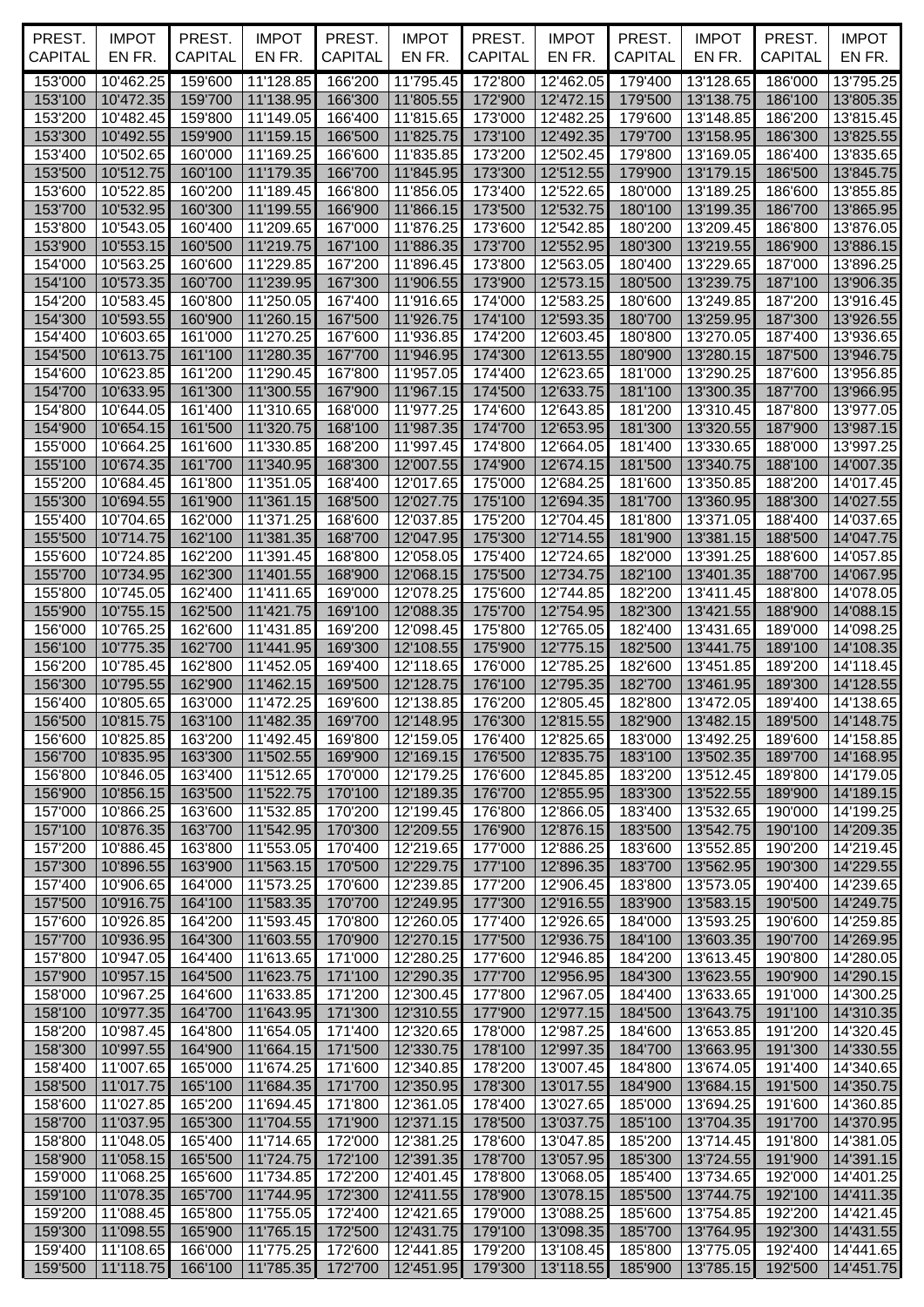| PREST.<br><b>CAPITAL</b> | <b>IMPOT</b><br>EN FR.                 | PREST.<br><b>CAPITAL</b> | <b>IMPOT</b><br>EN FR. | PREST.<br><b>CAPITAL</b> | <b>IMPOT</b><br>EN FR. | PREST.<br>CAPITAL  | <b>IMPOT</b><br>EN FR.                   | PREST.<br><b>CAPITAL</b> | <b>IMPOT</b><br>EN FR.                 | PREST.<br><b>CAPITAL</b> | <b>IMPOT</b><br>EN FR. |
|--------------------------|----------------------------------------|--------------------------|------------------------|--------------------------|------------------------|--------------------|------------------------------------------|--------------------------|----------------------------------------|--------------------------|------------------------|
| 192'600                  | 14'461.85                              | 199'200                  | 15'128.45              | 205'800                  | 15'795.05              | 212'400            | 16'461.65                                | 219'000                  | 17'128.25                              | 225'600                  | 17'794.85              |
| 192'700                  | 14'471.95                              | 199'300                  | 15'138.55              | 205'900                  | 15'805.15              | 212'500            | 16'471.75                                | 219'100                  | 17'138.35                              | 225'700                  | 17'804.95              |
| 192'800                  | 14'482.05                              | 199'400                  | 15'148.65              | 206'000                  | 15'815.25              | 212'600            | 16'481.85                                | 219'200                  | 17'148.45                              | 225'800                  | 17'815.05              |
| 192'900                  | 14'492.15                              | 199'500                  | 15'158.75              | 206'100                  | 15'825.35              | 212'700            | 16'491.95                                | 219'300                  | 17'158.55                              | 225'900                  | 17'825.15              |
| 193'000                  | 14'502.25                              | 199'600                  | 15'168.85              | 206'200                  | 15'835.45              | 212'800            | 16'502.05                                | 219'400                  | 17'168.65                              | 226'000                  | 17'835.25              |
| 193'100<br>193'200       | 14'512.35<br>14'522.45                 | 199'700<br>199'800       | 15'178.95<br>15'189.05 | 206'300<br>206'400       | 15'845.55<br>15'855.65 | 212'900<br>213'000 | 16'512.15<br>16'522.25                   | 219'500<br>219'600       | 17'178.75<br>17'188.85                 | 226'100<br>226'200       | 17'845.35              |
| 193'300                  | 14'532.55                              | 199'900                  | 15'199.15              | 206'500                  | 15'865.75              | 213'100            | 16'532.35                                | 219'700                  | 17'198.95                              | 226'300                  | 17'855.45<br>17'865.55 |
| 193'400                  | 14'542.65                              | 200'000                  | 15'209.25              | 206'600                  | 15'875.85              | 213'200            | 16'542.45                                | 219'800                  | 17'209.05                              | 226'400                  | 17'875.65              |
| 193'500                  | 14'552.75                              | 200'100                  | 15'219.35              | 206'700                  | 15'885.95              | 213'300            | 16'552.55                                | 219'900                  | 17'219.15                              | 226'500                  | 17'885.75              |
| 193'600                  | 14'562.85                              | 200'200                  | 15'229.45              | 206'800                  | 15'896.05              | 213'400            | 16'562.65                                | 220'000                  | 17'229.25                              | 226'600                  | 17'895.85              |
| 193'700                  | 14'572.95                              | 200'300                  | 15'239.55              | 206'900                  | 15'906.15              | 213'500            | 16'572.75                                | 220'100                  | 17'239.35                              | 226'700                  | 17'905.95              |
| 193'800                  | 14'583.05                              | 200'400                  | 15'249.65              | 207'000                  | 15'916.25              | 213'600            | 16'582.85                                | 220'200                  | 17'249.45                              | 226'800                  | 17'916.05              |
| 193'900<br>194'000       | 14'593.15<br>14'603.25                 | 200'500<br>200'600       | 15'259.75<br>15'269.85 | 207'100<br>207'200       | 15'926.35<br>15'936.45 | 213'700<br>213'800 | 16'592.95<br>16'603.05                   | 220'300<br>220'400       | 17'259.55<br>17'269.65                 | 226'900<br>227'000       | 17'926.15<br>17'936.25 |
| 194'100                  | 14'613.35                              | 200'700                  | 15'279.95              | 207'300                  | 15'946.55              | 213'900            | 16'613.15                                | 220'500                  | 17'279.75                              | 227'100                  | 17'946.35              |
| 194'200                  | 14'623.45                              | 200'800                  | 15'290.05              | 207'400                  | 15'956.65              | 214'000            | 16'623.25                                | 220'600                  | 17'289.85                              | 227'200                  | 17'956.45              |
| 194'300                  | 14'633.55                              | 200'900                  | 15'300.15              | 207'500                  | 15'966.75              | 214'100            | 16'633.35                                | 220'700                  | 17'299.95                              | 227'300                  | 17'966.55              |
| 194'400                  | 14'643.65                              | 201'000                  | 15'310.25              | 207'600                  | 15'976.85              | 214'200            | 16'643.45                                | 220'800                  | 17'310.05                              | 227'400                  | 17'976.65              |
| 194'500                  | 14'653.75                              | 201'100                  | 15'320.35              | 207'700                  | 15'986.95              | 214'300            | 16'653.55                                | 220'900                  | 17'320.15                              | 227'500                  | 17'986.75              |
| 194'600<br>194'700       | 14'663.85<br>14'673.95                 | 201'200<br>201'300       | 15'330.45<br>15'340.55 | 207'800<br>207'900       | 15'997.05<br>16'007.15 | 214'400<br>214'500 | 16'663.65<br>16'673.75                   | 221'000<br>221'100       | 17'330.25<br>17'340.35                 | 227'600<br>227'700       | 17'996.85<br>18'006.95 |
| 194'800                  | 14'684.05                              | 201'400                  | 15'350.65              | 208'000                  | 16'017.25              | 214'600            | 16'683.85                                | 221'200                  | 17'350.45                              | 227'800                  | 18'017.05              |
| 194'900                  | 14'694.15                              | 201'500                  | 15'360.75              | 208'100                  | 16'027.35              | 214'700            | 16'693.95                                | 221'300                  | 17'360.55                              | 227'900                  | 18'027.15              |
| 195'000                  | 14'704.25                              | 201'600                  | 15'370.85              | 208'200                  | 16'037.45              | 214'800            | 16'704.05                                | 221'400                  | 17'370.65                              | 228'000                  | 18'037.25              |
| 195'100                  | 14'714.35                              | 201'700                  | 15'380.95              | 208'300                  | 16'047.55              | 214'900            | 16'714.15                                | 221'500                  | 17'380.75                              | 228'100                  | 18'047.35              |
| 195'200                  | 14'724.45                              | 201'800                  | 15'391.05              | 208'400                  | 16'057.65              | 215'000            | 16'724.25                                | 221'600                  | 17'390.85                              | 228'200                  | 18'057.45              |
| 195'300<br>195'400       | 14'734.55<br>14'744.65                 | 201'900<br>202'000       | 15'401.15<br>15'411.25 | 208'500<br>208'600       | 16'067.75<br>16'077.85 | 215'100<br>215'200 | 16'734.35<br>16'744.45                   | 221'700<br>221'800       | 17'400.95<br>17'411.05                 | 228'300<br>228'400       | 18'067.55<br>18'077.65 |
| 195'500                  | 14'754.75                              | 202'100                  | 15'421.35              | 208'700                  | 16'087.95              | 215'300            | 16'754.55                                | 221'900                  | 17'421.15                              | 228'500                  | 18'087.75              |
| 195'600                  | 14'764.85                              | 202'200                  | 15'431.45              | 208'800                  | 16'098.05              | 215'400            | 16'764.65                                | 222'000                  | 17'431.25                              | 228'600                  | 18'097.85              |
| 195'700                  | 14'774.95                              | 202'300                  | 15'441.55              | 208'900                  | 16'108.15              | 215'500            | 16'774.75                                | 222'100                  | 17'441.35                              | 228'700                  | 18'107.95              |
| 195'800                  | 14'785.05                              | 202'400                  | 15'451.65              | 209'000                  | 16'118.25              | 215'600            | 16'784.85                                | 222'200                  | 17'451.45                              | 228'800                  | 18'118.05              |
| 195'900                  | 14'795.15                              | 202'500                  | 15'461.75              | 209'100                  | 16'128.35              | 215'700            | 16'794.95                                | 222'300                  | 17'461.55                              | 228'900                  | 18'128.15              |
| 196'000                  | 14'805.25<br>196'100 14'815.35 202'700 | 202'600                  | 15'471.85<br>15'481.95 | 209'200<br>209'300       | 16'138.45              | 215'800            | 16'805.05<br>16'148.55 215'900 16'815.15 | 222'400                  | 17'471.65<br>222'500 17'481.75 229'100 | 229'000                  | 18'138.25<br>18'148.35 |
| 196'200                  | 14'825.45                              | 202'800                  | 15'492.05              | 209'400                  | 16'158.65              | 216'000            | 16'825.25                                | 222'600                  | 17'491.85                              | 229'200                  | 18'158.45              |
| 196'300                  | 14'835.55                              | 202'900                  | 15'502.15              | 209'500                  | 16'168.75              | 216'100            | 16'835.35                                | 222'700                  | 17'501.95                              | 229'300                  | 18'168.55              |
| 196'400                  | 14'845.65                              | 203'000                  | 15'512.25              | 209'600                  | 16'178.85              | 216'200            | 16'845.45                                | 222'800                  | 17'512.05                              | 229'400                  | 18'178.65              |
| 196'500                  | 14'855.75                              | 203'100                  | 15'522.35              | 209'700                  | 16'188.95              | 216'300            | 16'855.55                                | 222'900                  | 17'522.15                              | 229'500                  | 18'188.75              |
| 196'600                  | 14'865.85                              | 203'200                  | 15'532.45              | 209'800                  | 16'199.05              | 216'400            | 16'865.65                                | 223'000                  | 17'532.25                              | 229'600                  | 18'198.85              |
| 196'700<br>196'800       | 14'875.95<br>14'886.05                 | 203'300<br>203'400       | 15'542.55<br>15'552.65 | 209'900<br>210'000       | 16'209.15<br>16'219.25 | 216'500<br>216'600 | 16'875.75<br>16'885.85                   | 223'100<br>223'200       | 17'542.35<br>17'552.45                 | 229'700<br>229'800       | 18'208.95<br>18'219.05 |
| 196'900                  | 14'896.15                              | 203'500                  | 15'562.75              | 210'100                  | 16'229.35              | 216'700            | 16'895.95                                | 223'300                  | 17'562.55                              | 229'900                  | 18'229.15              |
| 197'000                  | 14'906.25                              | 203'600                  | 15'572.85              | 210'200                  | 16'239.45              | 216'800            | 16'906.05                                | 223'400                  | 17'572.65                              | 230'000                  | 18'239.25              |
| 197'100                  | 14'916.35                              | 203'700                  | 15'582.95              | 210'300                  | 16'249.55              | 216'900            | 16'916.15                                | 223'500                  | 17'582.75                              | 230'100                  | 18'249.35              |
| 197'200                  | 14'926.45                              | 203'800                  | 15'593.05              | 210'400                  | 16'259.65              | 217'000            | 16'926.25                                | 223'600                  | 17'592.85                              | 230'200                  | 18'259.45              |
| 197'300<br>197'400       | 14'936.55<br>14'946.65                 | 203'900<br>204'000       | 15'603.15<br>15'613.25 | 210'500<br>210'600       | 16'269.75<br>16'279.85 | 217'100<br>217'200 | 16'936.35<br>16'946.45                   | 223'700<br>223'800       | 17'602.95<br>17'613.05                 | 230'300<br>230'400       | 18'269.55<br>18'279.65 |
| 197'500                  | 14'956.75                              | 204'100                  | 15'623.35              | 210'700                  | 16'289.95              | 217'300            | 16'956.55                                | 223'900                  | 17'623.15                              | 230'500                  | 18'289.75              |
| 197'600                  | 14'966.85                              | 204'200                  | 15'633.45              | 210'800                  | 16'300.05              | 217'400            | 16'966.65                                | 224'000                  | 17'633.25                              | 230'600                  | 18'299.85              |
| 197'700                  | 14'976.95                              | 204'300                  | 15'643.55              | 210'900                  | 16'310.15              | 217'500            | 16'976.75                                | 224'100                  | 17'643.35                              | 230'700                  | 18'309.95              |
| 197'800                  | 14'987.05                              | 204'400                  | 15'653.65              | 211'000                  | 16'320.25              | 217'600            | 16'986.85                                | 224'200                  | 17'653.45                              | 230'800                  | 18'320.05              |
| 197'900                  | 14'997.15                              | 204'500                  | 15'663.75              | 211'100                  | 16'330.35              | 217'700            | 16'996.95                                | 224'300                  | 17'663.55                              | 230'900                  | 18'330.15              |
| 198'000<br>198'100       | 15'007.25<br>15'017.35                 | 204'600<br>204'700       | 15'673.85              | 211'200<br>211'300       | 16'340.45<br>16'350.55 | 217'800            | 17'007.05<br>17'017.15                   | 224'400<br>224'500       | 17'673.65<br>17'683.75                 | 231'000<br>231'100       | 18'340.25              |
| 198'200                  | 15'027.45                              | 204'800                  | 15'683.95<br>15'694.05 | 211'400                  | 16'360.65              | 217'900<br>218'000 | 17'027.25                                | 224'600                  | 17'693.85                              | 231'200                  | 18'350.35<br>18'360.45 |
| 198'300                  | 15'037.55                              | 204'900                  | 15'704.15              | 211'500                  | 16'370.75              | 218'100            | 17'037.35                                | 224'700                  | 17'703.95                              | 231'300                  | 18'370.55              |
| 198'400                  | 15'047.65                              | 205'000                  | 15'714.25              | 211'600                  | 16'380.85              | 218'200            | 17'047.45                                | 224'800                  | 17'714.05                              | 231'400                  | 18'380.65              |
| 198'500                  | 15'057.75                              | 205'100                  | 15'724.35              | 211'700                  | 16'390.95              | 218'300            | 17'057.55                                | 224'900                  | 17'724.15                              | 231'500                  | 18'390.75              |
| 198'600                  | 15'067.85                              | 205'200                  | 15'734.45              | 211'800                  | 16'401.05              | 218'400            | 17'067.65                                | 225'000                  | 17'734.25                              | 231'600                  | 18'400.85              |
| 198'700                  | 15'077.95                              | 205'300<br>205'400       | 15'744.55              | 211'900                  | 16'411.15<br>16'421.25 | 218'500            | 17'077.75<br>17'087.85                   | 225'100                  | 17'744.35<br>17'754.45                 | 231'700<br>231'800       | 18'410.95              |
| 198'800<br>198'900       | 15'088.05<br>15'098.15                 | 205'500                  | 15'754.65<br>15'764.75 | 212'000<br>212'100       | 16'431.35              | 218'600<br>218'700 | 17'097.95                                | 225'200<br>225'300       | 17'764.55                              | 231'900                  | 18'421.05<br>18'431.15 |
| 199'000                  | 15'108.25                              | 205'600                  | 15'774.85              | 212'200                  | 16'441.45              | 218'800            | 17'108.05                                | 225'400                  | 17'774.65                              | 232'000                  | 18'441.25              |
| 199'100                  | 15'118.35                              | 205'700                  | 15'784.95              | 212'300                  | 16'451.55              | 218'900            | 17'118.15                                | 225'500                  | 17'784.75                              | 232'100                  | 18'451.35              |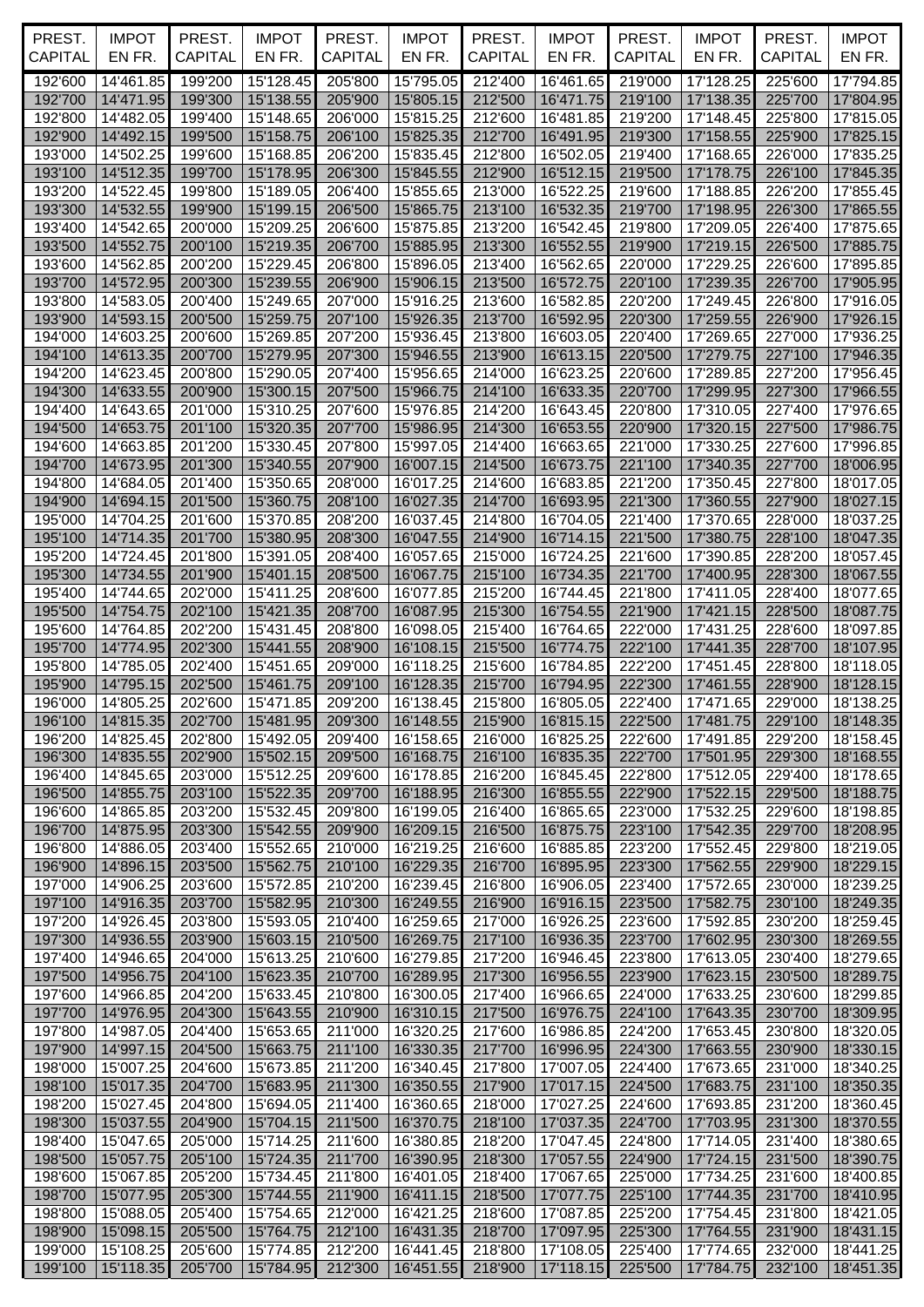| PREST.<br><b>CAPITAL</b> | <b>IMPOT</b><br>EN FR.        | PREST.<br><b>CAPITAL</b> | <b>IMPOT</b><br>EN FR. | PREST.<br><b>CAPITAL</b> | <b>IMPOT</b><br>EN FR.    | PREST.<br>CAPITAL  | <b>IMPOT</b><br>EN FR. | PREST.<br><b>CAPITAL</b> | <b>IMPOT</b><br>EN FR.    | PREST.<br><b>CAPITAL</b> | <b>IMPOT</b><br>EN FR. |
|--------------------------|-------------------------------|--------------------------|------------------------|--------------------------|---------------------------|--------------------|------------------------|--------------------------|---------------------------|--------------------------|------------------------|
|                          |                               |                          |                        |                          |                           |                    |                        |                          |                           |                          |                        |
| 232'200<br>232'300       | 18'461.45<br>18'471.55        | 238'800<br>238'900       | 19'128.05<br>19'138.15 | 245'400<br>245'500       | 19'794.65<br>19'804.75    | 252'000<br>252'100 | 20'461.25<br>20'471.35 | 258'600<br>258'700       | 21'127.85<br>21'137.95    | 265'200<br>265'300       | 21'794.45<br>21'804.55 |
| 232'400                  | 18'481.65                     | 239'000                  | 19'148.25              | 245'600                  | 19'814.85                 | 252'200            | 20'481.45              | 258'800                  | 21'148.05                 | 265'400                  | 21'814.65              |
| 232'500                  | 18'491.75                     | 239'100                  | 19'158.35              | 245'700                  | 19'824.95                 | 252'300            | 20'491.55              | 258'900                  | 21'158.15                 | 265'500                  | 21'824.75              |
| 232'600                  | 18'501.85                     | 239'200                  | 19'168.45              | 245'800                  | 19'835.05                 | 252'400            | 20'501.65              | 259'000                  | 21'168.25                 | 265'600                  | 21'834.85              |
| 232'700                  | 18'511.95                     | 239'300                  | 19'178.55              | 245'900                  | 19'845.15                 | 252'500            | 20'511.75              | 259'100                  | 21'178.35                 | 265'700                  | 21'844.95              |
| 232'800                  | 18'522.05                     | 239'400                  | 19'188.65              | 246'000                  | 19'855.25                 | 252'600            | 20'521.85              | 259'200                  | 21'188.45                 | 265'800                  | 21'855.05              |
| 232'900                  | 18'532.15                     | 239'500                  | 19'198.75              | 246'100                  | 19'865.35                 | 252'700            | 20'531.95<br>20'542.05 | 259'300<br>259'400       | 21'198.55                 | 265'900                  | 21'865.15              |
| 233'000<br>233'100       | 18'542.25<br>18'552.35        | 239'600<br>239'700       | 19'208.85<br>19'218.95 | 246'200<br>246'300       | 19'875.45<br>19'885.55    | 252'800<br>252'900 | 20'552.15              | 259'500                  | 21'208.65<br>21'218.75    | 266'000<br>266'100       | 21'875.25<br>21'885.35 |
| 233'200                  | 18'562.45                     | 239'800                  | 19'229.05              | 246'400                  | 19'895.65                 | 253'000            | 20'562.25              | 259'600                  | 21'228.85                 | 266'200                  | 21'895.45              |
| 233'300                  | 18'572.55                     | 239'900                  | 19'239.15              | 246'500                  | 19'905.75                 | 253'100            | 20'572.35              | 259'700                  | 21'238.95                 | 266'300                  | 21'905.55              |
| 233'400                  | 18'582.65                     | 240'000                  | 19'249.25              | 246'600                  | 19'915.85                 | 253'200            | 20'582.45              | 259'800                  | 21'249.05                 | 266'400                  | 21'915.65              |
| 233'500                  | 18'592.75                     | 240'100                  | 19'259.35              | 246'700                  | 19'925.95                 | 253'300            | 20'592.55              | 259'900                  | 21'259.15                 | 266'500                  | 21'925.75              |
| 233'600                  | 18'602.85                     | 240'200                  | 19'269.45              | 246'800                  | 19'936.05                 | 253'400            | 20'602.65              | 260'000                  | 21'269.25                 | 266'600                  | 21'935.85              |
| 233'700                  | 18'612.95                     | 240'300                  | 19'279.55              | 246'900                  | 19'946.15                 | 253'500            | 20'612.75              | 260'100                  | 21'279.35                 | 266'700                  | 21'945.95              |
| 233'800<br>233'900       | 18'623.05<br>18'633.15        | 240'400<br>240'500       | 19'289.65<br>19'299.75 | 247'000<br>247'100       | 19'956.25<br>19'966.35    | 253'600<br>253'700 | 20'622.85<br>20'632.95 | 260'200<br>260'300       | 21'289.45<br>21'299.55    | 266'800<br>266'900       | 21'956.05<br>21'966.15 |
| 234'000                  | 18'643.25                     | 240'600                  | 19'309.85              | 247'200                  | 19'976.45                 | 253'800            | 20'643.05              | 260'400                  | 21'309.65                 | 267'000                  | 21'976.25              |
| 234'100                  | 18'653.35                     | 240'700                  | 19'319.95              | 247'300                  | 19'986.55                 | 253'900            | 20'653.15              | 260'500                  | 21'319.75                 | 267'100                  | 21'986.35              |
| 234'200                  | 18'663.45                     | 240'800                  | 19'330.05              | 247'400                  | 19'996.65                 | 254'000            | 20'663.25              | 260'600                  | 21'329.85                 | 267'200                  | 21'996.45              |
| 234'300                  | 18'673.55                     | 240'900                  | 19'340.15              | 247'500                  | 20'006.75                 | 254'100            | 20'673.35              | 260'700                  | 21'339.95                 | 267'300                  | 22'006.55              |
| 234'400                  | 18'683.65                     | 241'000                  | 19'350.25              | 247'600                  | 20'016.85                 | 254'200            | 20'683.45              | 260'800                  | 21'350.05                 | 267'400                  | 22'016.65              |
| 234'500                  | 18'693.75                     | 241'100                  | 19'360.35              | 247'700                  | 20'026.95                 | 254'300            | 20'693.55              | 260'900                  | 21'360.15                 | 267'500                  | 22'026.75              |
| 234'600<br>234'700       | 18'703.85<br>18'713.95        | 241'200<br>241'300       | 19'370.45<br>19'380.55 | 247'800<br>247'900       | 20'037.05<br>20'047.15    | 254'400<br>254'500 | 20'703.65<br>20'713.75 | 261'000<br>261'100       | 21'370.25<br>21'380.35    | 267'600<br>267'700       | 22'036.85<br>22'046.95 |
| 234'800                  | 18'724.05                     | 241'400                  | 19'390.65              | 248'000                  | 20'057.25                 | 254'600            | 20'723.85              | 261'200                  | 21'390.45                 | 267'800                  | 22'057.05              |
| 234'900                  | 18'734.15                     | 241'500                  | 19'400.75              | 248'100                  | 20'067.35                 | 254'700            | 20'733.95              | 261'300                  | 21'400.55                 | 267'900                  | 22'067.15              |
| 235'000                  | 18'744.25                     | 241'600                  | 19'410.85              | 248'200                  | 20'077.45                 | 254'800            | 20'744.05              | 261'400                  | 21'410.65                 | 268'000                  | 22'077.25              |
| 235'100                  | 18'754.35                     | 241'700                  | 19'420.95              | 248'300                  | 20'087.55                 | 254'900            | 20'754.15              | 261'500                  | 21'420.75                 | 268'100                  | 22'087.35              |
| 235'200                  | 18'764.45                     | 241'800                  | 19'431.05              | 248'400                  | 20'097.65                 | 255'000            | 20'764.25              | 261'600                  | 21'430.85                 | 268'200                  | 22'097.45              |
| 235'300                  | 18'774.55                     | 241'900                  | 19'441.15              | 248'500                  | 20'107.75                 | 255'100            | 20'774.35              | 261'700                  | 21'440.95                 | 268'300                  | 22'107.55              |
| 235'400<br>235'500       | 18'784.65                     | 242'000<br>242'100       | 19'451.25              | 248'600<br>248'700       | 20'117.85                 | 255'200            | 20'784.45<br>20'794.55 | 261'800                  | 21'451.05                 | 268'400                  | 22'117.65              |
| 235'600                  | 18'794.75<br>18'804.85        | 242'200                  | 19'461.35<br>19'471.45 | 248'800                  | 20'127.95<br>20'138.05    | 255'300<br>255'400 | 20'804.65              | 261'900<br>262'000       | 21'461.15<br>21'471.25    | 268'500<br>268'600       | 22'127.75<br>22'137.85 |
|                          | 235'700   18'814.95   242'300 |                          | 19'481.55              |                          | 248'900 20'148.15 255'500 |                    | 20'814.75              |                          | 262'100 21'481.35 268'700 |                          | 22'147.95              |
| 235'800                  | 18'825.05                     | 242'400                  | 19'491.65              | 249'000                  | 20'158.25                 | 255'600            | 20'824.85              | 262'200                  | 21'491.45                 | 268'800                  | 22'158.05              |
| 235'900                  | 18'835.15                     | 242'500                  | 19'501.75              | 249'100                  | 20'168.35                 | 255'700            | 20'834.95              | 262'300                  | 21'501.55                 | 268'900                  | 22'168.15              |
| 236'000                  | 18'845.25                     | 242'600                  | 19'511.85              | 249'200                  | 20'178.45                 | 255'800            | 20'845.05              | 262'400                  | 21'511.65                 | 269'000                  | 22'178.25              |
| 236'100                  | 18'855.35                     | 242'700                  | 19'521.95              | 249'300                  | 20'188.55                 | 255'900            | 20'855.15              | 262'500                  | 21'521.75                 | 269'100                  | 22'188.35              |
| 236'200                  | 18'865.45                     | 242'800                  | 19'532.05              | 249'400                  | 20'198.65                 | 256'000            | 20'865.25              | 262'600                  | 21'531.85                 | 269'200                  | 22'198.45              |
| 236'300                  | 18'875.55                     | 242'900                  | 19'542.15              | 249'500                  | 20'208.75                 | 256'100            | 20'875.35              | 262'700                  | 21'541.95                 | 269'300                  | 22'208.55              |
| 236'400<br>236'500       | 18'885.65<br>18'895.75        | 243'000<br>243'100       | 19'552.25<br>19'562.35 | 249'600<br>249'700       | 20'218.85<br>20'228.95    | 256'200<br>256'300 | 20'885.45<br>20'895.55 | 262'800<br>262'900       | 21'552.05<br>21'562.15    | 269'400<br>269'500       | 22'218.65<br>22'228.75 |
| 236'600                  | 18'905.85                     | 243'200                  | 19'572.45              | 249'800                  | 20'239.05                 | 256'400            | 20'905.65              | 263'000                  | 21'572.25                 | 269'600                  | 22'238.85              |
| 236'700                  | 18'915.95                     | 243'300                  | 19'582.55              | 249'900                  | 20'249.15                 | 256'500            | 20'915.75              | 263'100                  | 21'582.35                 | 269'700                  | 22'248.95              |
| 236'800                  | 18'926.05                     | 243'400                  | 19'592.65              | 250'000                  | 20'259.25                 | 256'600            | 20'925.85              | 263'200                  | 21'592.45                 | 269'800                  | 22'259.05              |
| 236'900                  | 18'936.15                     | 243'500                  | 19'602.75              | 250'100                  | 20'269.35                 | 256'700            | 20'935.95              | 263'300                  | 21'602.55                 | 269'900                  | 22'269.15              |
| 237'000                  | 18'946.25                     | 243'600                  | 19'612.85              | 250'200                  | 20'279.45                 | 256'800            | 20'946.05              | 263'400                  | 21'612.65                 | 270'000                  | 22'279.25              |
| 237'100                  | 18'956.35                     | 243'700                  | 19'622.95              | 250'300                  | 20'289.55                 | 256'900            | 20'956.15              | 263'500                  | 21'622.75                 | 270'100                  | 22'289.35              |
| 237'200                  | 18'966.45                     | 243'800                  | 19'633.05              | 250'400                  | 20'299.65                 | 257'000            | 20'966.25              | 263'600                  | 21'632.85                 | 270'200                  | 22'299.45              |
| 237'300<br>237'400       | 18'976.55                     | 243'900<br>244'000       | 19'643.15<br>19'653.25 | 250'500<br>250'600       | 20'309.75<br>20'319.85    | 257'100<br>257'200 | 20'976.35<br>20'986.45 | 263'700<br>263'800       | 21'642.95<br>21'653.05    | 270'300                  | 22'309.55              |
| 237'500                  | 18'986.65<br>18'996.75        | 244'100                  | 19'663.35              | 250'700                  | 20'329.95                 | 257'300            | 20'996.55              | 263'900                  | 21'663.15                 | 270'400<br>270'500       | 22'319.65<br>22'329.75 |
| 237'600                  | 19'006.85                     | 244'200                  | 19'673.45              | 250'800                  | 20'340.05                 | 257'400            | 21'006.65              | 264'000                  | 21'673.25                 | 270'600                  | 22'339.85              |
| 237'700                  | 19'016.95                     | 244'300                  | 19'683.55              | 250'900                  | 20'350.15                 | 257'500            | 21'016.75              | 264'100                  | 21'683.35                 | 270'700                  | 22'349.95              |
| 237'800                  | 19'027.05                     | 244'400                  | 19'693.65              | 251'000                  | 20'360.25                 | 257'600            | 21'026.85              | 264'200                  | 21'693.45                 | 270'800                  | 22'360.05              |
| 237'900                  | 19'037.15                     | 244'500                  | 19'703.75              | 251'100                  | 20'370.35                 | 257'700            | 21'036.95              | 264'300                  | 21'703.55                 | 270'900                  | 22'370.15              |
| 238'000                  | 19'047.25                     | 244'600                  | 19'713.85              | 251'200                  | 20'380.45                 | 257'800            | 21'047.05              | 264'400                  | 21'713.65                 | 271'000                  | 22'380.25              |
| 238'100                  | 19'057.35                     | 244'700                  | 19'723.95              | 251'300                  | 20'390.55                 | 257'900            | 21'057.15              | 264'500                  | 21'723.75                 | 271'100                  | 22'390.35              |
| 238'200                  | 19'067.45                     | 244'800                  | 19'734.05              | 251'400                  | 20'400.65                 | 258'000            | 21'067.25              | 264'600                  | 21'733.85                 | 271'200                  | 22'400.45              |
| 238'300                  | 19'077.55                     | 244'900                  | 19'744.15              | 251'500                  | 20'410.75                 | 258'100            | 21'077.35              | 264'700                  | 21'743.95                 | 271'300                  | 22'410.55              |
| 238'400<br>238'500       | 19'087.65<br>19'097.75        | 245'000<br>245'100       | 19'754.25<br>19'764.35 | 251'600<br>251'700       | 20'420.85<br>20'430.95    | 258'200<br>258'300 | 21'087.45<br>21'097.55 | 264'800<br>264'900       | 21'754.05<br>21'764.15    | 271'400<br>271'500       | 22'420.65<br>22'430.75 |
| 238'600                  | 19'107.85                     | 245'200                  | 19'774.45              | 251'800                  | 20'441.05                 | 258'400            | 21'107.65              | 265'000                  | 21'774.25                 | 271'600                  | 22'440.85              |
| 238'700                  | 19'117.95                     | 245'300                  | 19'784.55              | 251'900                  | 20'451.15 258'500         |                    | 21'117.75              | 265'100                  | 21'784.35                 | 271'700                  | 22'450.95              |